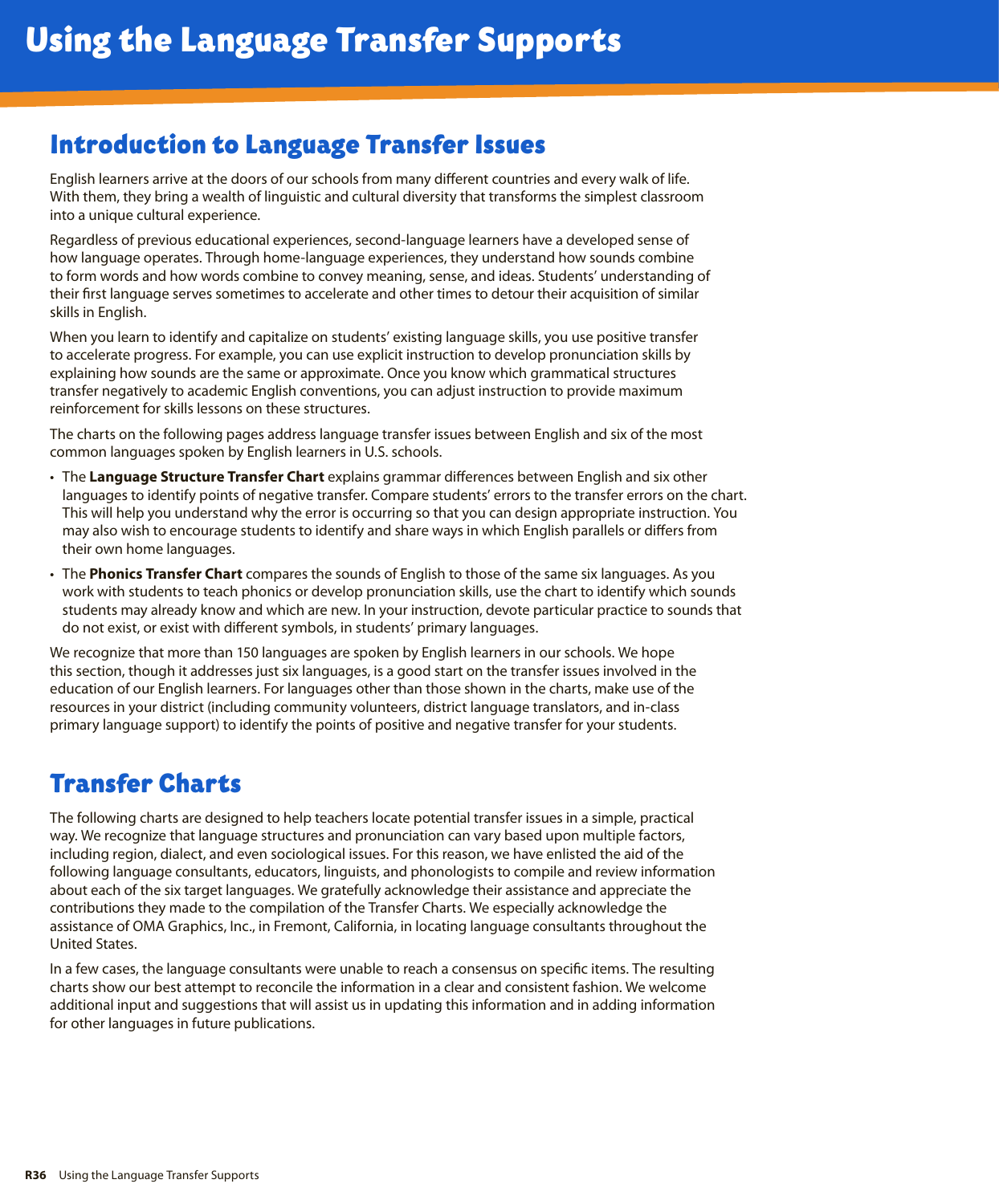### Cantonese Language Consultants

**Dr. John Whelpton**  *English Instructor*  Baptist Lui Ming Choi Secondary School Shatin, Hong Kong, PRC

**Jihua Zhou**  *Cantonese Professor*  Defense Language Institute Monterey, California

## Haitian-Creole Language Consultant

**Dr. Jean-Robert Cadely**  *Associate Professor*  Florida International University Miami, Florida

## Hmong Language Consultants

**Max Leyang**  *ELL Community Specialist*  St. Paul Public School District St. Paul, Minnesota

### **Brian McKibben**

*Author, English-White Hmong Dictionary, 1992*  Bridgeport, West Virginia

## Korean Language **Consultants**

**Koong-Ja Lauridsen**  *Assistant Principal and Education Technology Consultant*  Alexandria Avenue Elementary School Los Angeles, California

**Jewel H. Lee**  *Assistant Professor*  Defense Language Institute Monterey, California

**Saekyun Harry Lee**  *Assistant Professor*  Defense Language Institute Monterey, California

## Spanish Language Consultants

**Lada Kratky**  *Author* Carmel, California

**Guadalupe López**  *Senior Editor*  Carmel, California

### **Dr. Josefina Tinajero**

*Associate Dean, Professor of Education*  University of Texas at El Paso El Paso, Texas

## Vietnamese Language **Consultants**

### **La Ba Nhon**

*Associate Professor*  Defense Language Institute Foreign Language Center Monterey, California

### **Mai Tran**

*Translator for Asian Pacific and Other Languages Offices*  Los Angeles Unified School District Los Angeles, California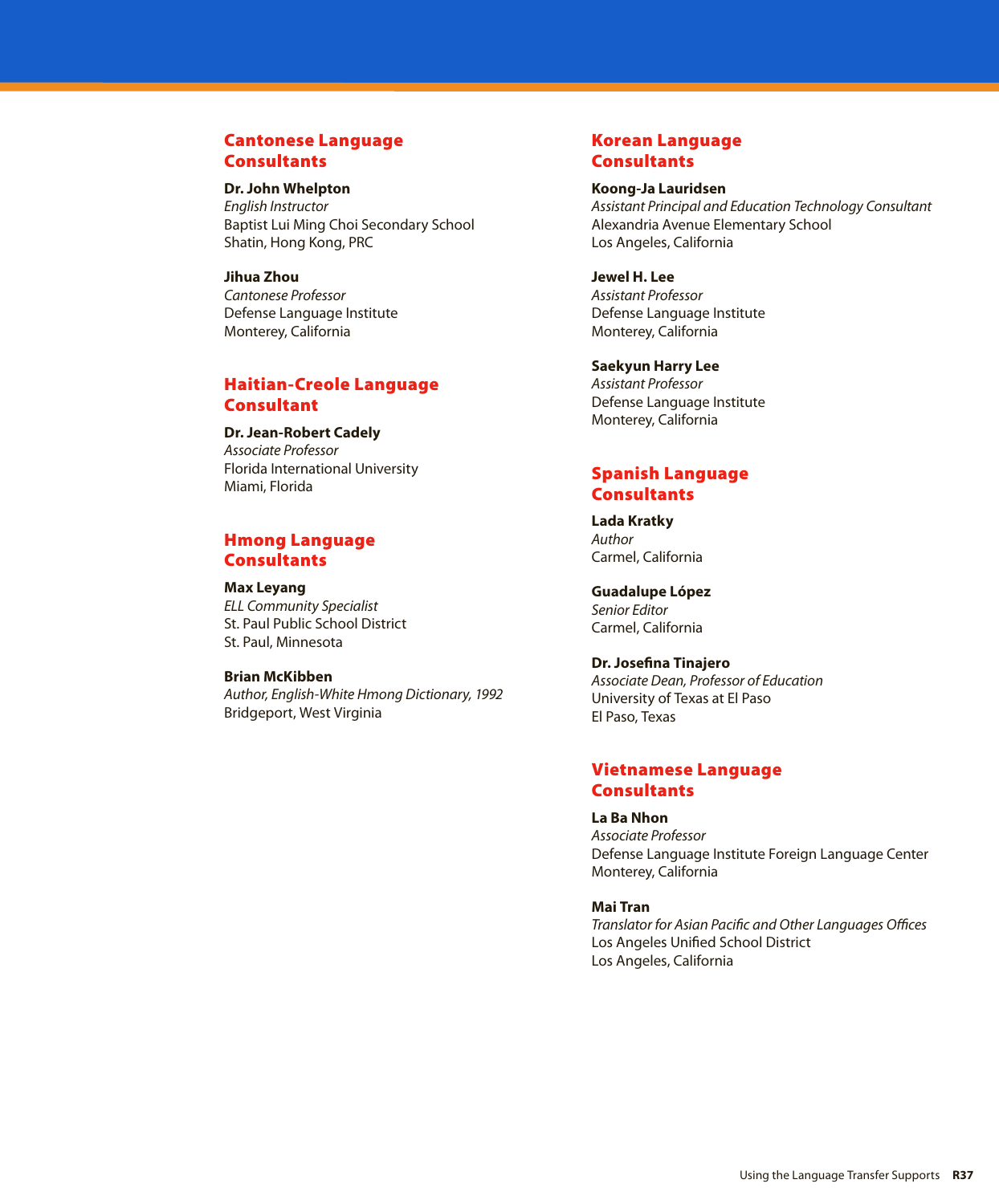# Language Structure Transfer Chart

| <b>ENGLISH</b><br><b>STRUCTURE</b> | <b>LANGUAGE</b><br><b>TRANSFER ISSUE</b>                                                            | <b>LANGUAGES</b>                                                                                                                                                     | <b>SAMPLE TRANSFER</b><br><b>ERRORS IN ENGLISH</b>                                                                                                     |
|------------------------------------|-----------------------------------------------------------------------------------------------------|----------------------------------------------------------------------------------------------------------------------------------------------------------------------|--------------------------------------------------------------------------------------------------------------------------------------------------------|
| <b>Articles</b>                    | There are no indefinite articles.                                                                   | <b>Chinese</b><br><b>Hmong</b><br><b>Korean</b><br><b>Vietnamese</b>                                                                                                 | He goes to one class on<br>Wednesdays.<br>= He goes to a class on<br>Wednesdays.<br>I bought one cake from bakery.<br>= I bought a cake from a bakery. |
|                                    | The definite article can be<br>omitted.                                                             | <b>Hmong</b>                                                                                                                                                         | Do you have book?<br>= Do you have the book?<br>Do you have a book?                                                                                    |
|                                    | The indefinite article is not used<br>before a profession.                                          | <b>Chinese</b><br><b>Haitian Creole</b><br>(article is optional if the<br>predicate contains the<br>verb be)<br><b>Korean</b><br><b>Spanish</b><br><b>Vietnamese</b> | He is teacher.<br>$=$ He is a teacher.<br>My sister is famous doctor.<br>= My sister is a famous doctor.                                               |
|                                    | The definite article is used<br>before a title.                                                     | <b>Spanish</b>                                                                                                                                                       | The Professor Ruiz is helpful.<br>= Professor Ruiz is helpful.                                                                                         |
|                                    | Singular and plural definite<br>articles follow the noun.                                           | <b>Haitian Creole</b><br><b>Examples:</b><br>zanmi an = friend (the)<br>zanmi yo = friends (the)                                                                     | <b>Note:</b> Students may place definite<br>articles incorrectly.                                                                                      |
| <b>Nouns</b>                       | There is no plural form for<br>nouns (plurals can be expressed<br>through an adjective quantifier). | <b>Chinese</b><br><b>Hmong</b><br><b>Korean</b><br>(plurals are usually used for<br>"people" nouns, such as my<br>friends, and other nouns)<br><b>Vietnamese</b>     | I have many good idea.<br>= I have many good ideas.<br>The paper has several problem.<br>$=$ The paper has several<br>problems.                        |
|                                    | There is no plural form after a<br>number.                                                          | <b>Chinese</b><br><b>Haitian Creole</b><br>(plural form is often omitted)<br><b>Hmong</b><br><b>Korean</b><br><b>Vietnamese</b>                                      | There are three new student.<br>= There are three new students.<br>Vacation is four week.<br>$=$ Vacation is four weeks.                               |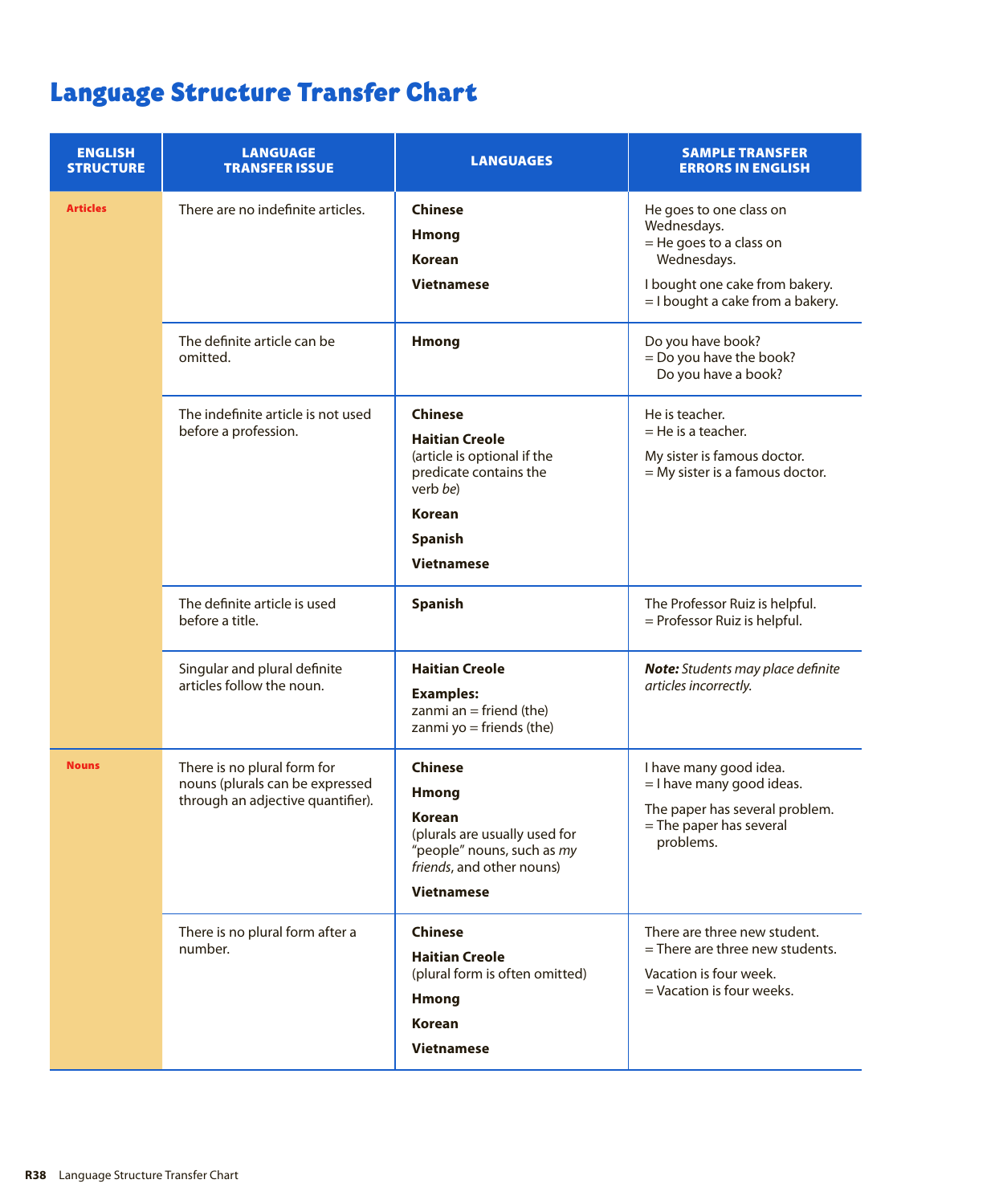| <b>ENGLISH</b><br><b>STRUCTURE</b> | <b>LANGUAGE</b><br><b>TRANSFER ISSUE</b>                                                                                                                                                                                                 | <b>LANGUAGES</b>                                                                                              | <b>SAMPLE TRANSFER</b><br><b>ERRORS IN ENGLISH</b>                                           |
|------------------------------------|------------------------------------------------------------------------------------------------------------------------------------------------------------------------------------------------------------------------------------------|---------------------------------------------------------------------------------------------------------------|----------------------------------------------------------------------------------------------|
| Nouns,<br>continued                | A plural is formed by placing a<br>plural marker after the noun.                                                                                                                                                                         | <b>Haitian Creole</b><br>(indefinite plurals are unmarked)<br><b>Korean</b>                                   | <b>Note:</b> Students may add an<br>additional word rather than<br>adding -s to the noun.    |
|                                    | In English, -es is added only after<br>the consonants s, x, ch, sh, and<br>z. Also, y is changed to <i>i</i> before<br>adding -es.<br>In other languages, -es is added<br>to nouns that end in y or any<br>consonant to form the plural. | <b>Spanish</b>                                                                                                | $wallest = walls$<br>$rays = rays$                                                           |
|                                    | English contains noncount<br>nouns that do not have a plural<br>form (for example: fishing,<br>money, bread, honesty, water,<br>snow).                                                                                                   | <b>Chinese</b><br><b>Haitian Creole</b><br><b>Hmong</b><br><b>Korean</b><br><b>Vietnamese</b>                 | I like dancings.<br>$=$ I like dancing.<br>She wears jewelrys.<br>$=$ She wears jewelry.     |
|                                    | Proper names can be listed last-<br>name first.<br>Chinese example:<br>Chan Fu Kwan is written last-<br>name first without a comma.<br>Vietnamese example:<br>Tran My Bao is written last,<br>middle, first.                             | <b>Chinese</b><br>(always last name first)<br><b>Hmong</b><br>(in Asia)<br><b>Korean</b><br><b>Vietnamese</b> | <b>Note:</b> Teachers and students may<br>confuse first and last names.                      |
|                                    | A first name is preferred when<br>repeating a person's name.                                                                                                                                                                             | <b>Hmong</b><br><b>Vietnamese</b>                                                                             | Mr. Kou Xiong is a teacher.<br>Mr. Kou (first name) speaks many<br>languages.                |
|                                    | Possessive nouns are formed<br>with an of phrase.                                                                                                                                                                                        | <b>Haitian Creole</b><br>(Southern Haiti only)<br><b>Spanish</b><br><b>Vietnamese</b>                         | This is the chair of Jamie.<br>= This is Jamie's chair.                                      |
| <b>Pronouns</b>                    | There is no distinction between<br>subject and object pronouns.                                                                                                                                                                          | <b>Chinese</b><br><b>Haitian Creole</b><br><b>Hmong</b><br><b>Vietnamese</b>                                  | I gave the forms to she.<br>$=$ I gave the forms to her.<br>Him helped I.<br>= He helped me. |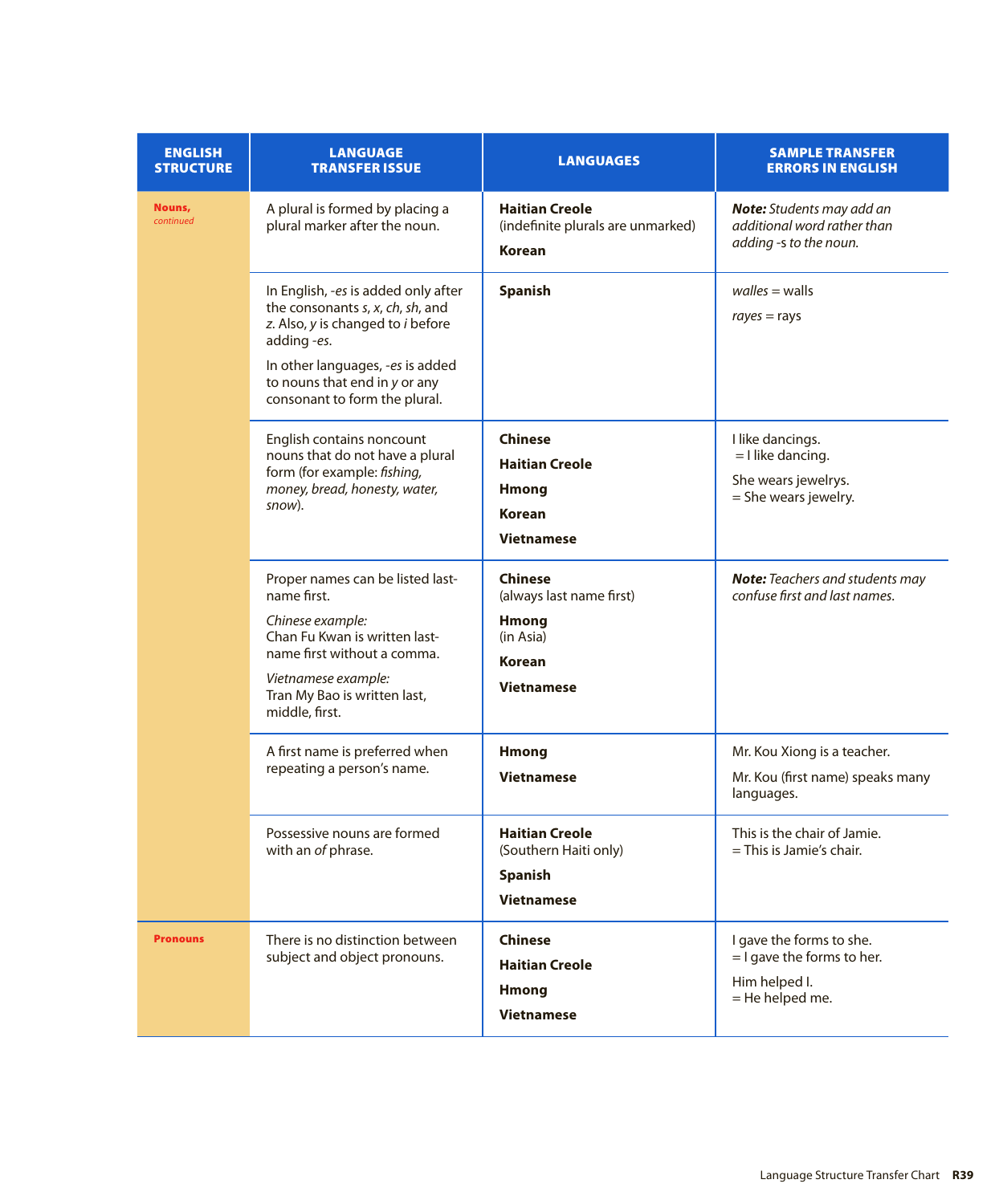# Language Structure Transfer Chart, continued

| <b>ENGLISH</b><br><b>STRUCTURE</b> | <b>LANGUAGE</b><br><b>TRANSFER ISSUE</b>                                                         | <b>LANGUAGES</b>                                                                                                                                                                    | <b>SAMPLE TRANSFER</b><br><b>ERRORS IN ENGLISH</b>                                                                        |
|------------------------------------|--------------------------------------------------------------------------------------------------|-------------------------------------------------------------------------------------------------------------------------------------------------------------------------------------|---------------------------------------------------------------------------------------------------------------------------|
| Pronouns,<br>continued             | There is no gender difference for<br>third person singular pronouns.                             | <b>Chinese</b><br>(spoken language only)<br><b>Haitian Creole</b><br><b>Hmong</b><br>(uses the pronoun it)<br><b>Vietnamese</b><br>(uses familiar form of third<br>person singular) | Talk to the girl and give it advice.<br>$=$ Talk to the girl and give her<br>advice.                                      |
|                                    | There is no distinction between<br>simple, compound, subject,<br>object, and reflexive pronouns. | <b>Hmong</b>                                                                                                                                                                        | The book is I.<br>$=$ The book is mine.<br>She is I sister.<br>= She is my sister.<br>l go l.<br>$=$ I go by myself.      |
|                                    | There are no relative pronouns.                                                                  | <b>Korean</b><br>(modifying clause can function<br>as a relative clause)<br><b>Vietnamese</b>                                                                                       | Look at the backpack is on the<br>floor.<br>= Look at the backpack that is on<br>the floor.                               |
|                                    | It is possible to omit the pronoun<br>it as a subject.                                           | <b>Chinese</b><br><b>Hmong</b><br><b>Korean</b><br><b>Vietnamese</b>                                                                                                                | What time?<br>$=$ What time is it?<br>Three o'clock already.<br>$=$ It is three o'clock already.                          |
|                                    | A possessive pronoun is formed<br>by placing a separate word or<br>character before the pronoun. | <b>Vietnamese</b>                                                                                                                                                                   | This car is (of) him.<br>$=$ This car is his.                                                                             |
|                                    | A possessive pronoun is placed<br>after the noun.                                                | <b>Haitian Creole</b>                                                                                                                                                               | That book is (for) me.<br>$=$ That is my book.                                                                            |
| <b>Verbs</b>                       | The verb be can be omitted with<br>adjectives and prepositional<br>phrases.                      | <b>Chinese</b><br><b>Haitian Creole</b><br><b>Hmong</b><br><b>Korean</b><br><b>Vietnamese</b>                                                                                       | We always cheerful.<br>= We are always cheerful.<br>I hungry.<br>$=$ I am hungry.<br>You at home.<br>$=$ You are at home. |
|                                    | The verb be is not used for<br>adjectives or places.                                             | <b>Hmong</b><br><b>Vietnamese</b>                                                                                                                                                   | She beautiful.<br>$=$ She is beautiful.<br>The book on the table.<br>$=$ The book is on the table.                        |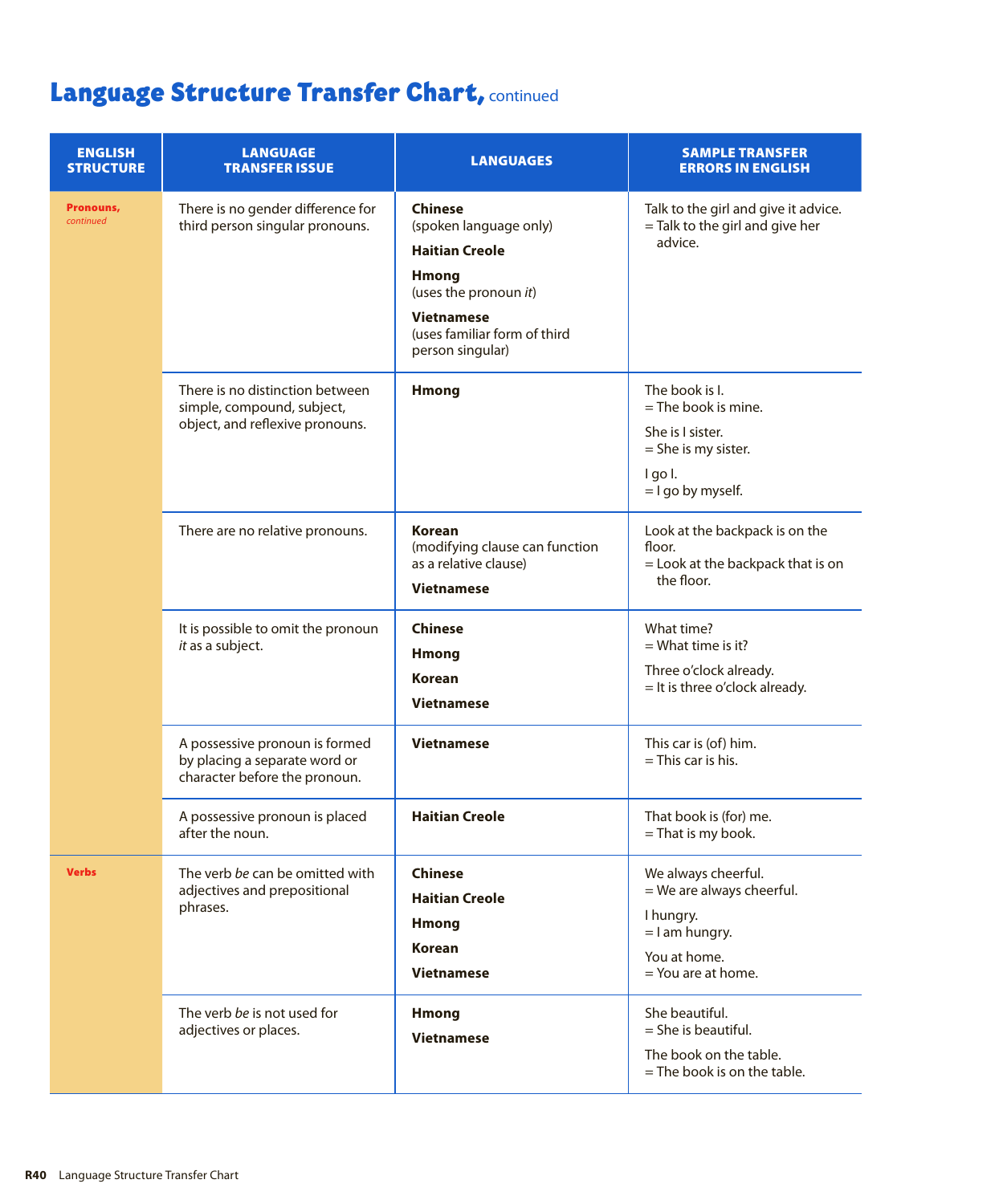| <b>ENGLISH</b><br><b>STRUCTURE</b> | <b>LANGUAGE</b><br><b>TRANSFER ISSUE</b>                                                                               | <b>LANGUAGES</b>                                                                                                                                                  | <b>SAMPLE TRANSFER</b><br><b>ERRORS IN ENGLISH</b>                                                                         |
|------------------------------------|------------------------------------------------------------------------------------------------------------------------|-------------------------------------------------------------------------------------------------------------------------------------------------------------------|----------------------------------------------------------------------------------------------------------------------------|
| Verbs,<br>continued                | A verb is not inflected for person<br>and number.                                                                      | <b>Chinese</b><br><b>Haitian Creole</b><br><b>Hmong</b><br><b>Korean</b><br>(verbs are inflected to reflect age<br>or status)<br><b>Vietnamese</b>                | That house have a big door.<br>$=$ That house has a big door.<br>Everyone like you.<br>= Everyone likes you.               |
|                                    | Several verbs can be used<br>together with no words or<br>punctuation to separate them.                                | <b>Hmong</b><br><b>Vietnamese</b>                                                                                                                                 | I cook eat at home.<br>$=$ I cook and eat at home.                                                                         |
|                                    | There is no gerund form (-ing)<br>and/or no distinction between<br>gerunds and infinitives.                            | <b>Chinese</b><br>(no form to show that an action<br>is ongoing)<br><b>Haitian Creole</b><br><b>Hmong</b><br><b>Korean</b><br><b>Spanish</b><br><b>Vietnamese</b> | She hates to read.<br>$=$ She hates reading.                                                                               |
|                                    | The verb be can be used in place<br>of have.                                                                           | <b>Korean</b>                                                                                                                                                     | I am car.<br>= I have one car.                                                                                             |
|                                    | Infinitives are not used to<br>indicate purpose.                                                                       | <b>Haitian Creole</b>                                                                                                                                             | I want learn English.<br>= I want to learn English.<br>I go to the library for study.<br>$=$ I go to the library to study. |
|                                    | A that clause is used rather than<br>an infinitive.                                                                    | <b>Hmong</b><br><b>Spanish</b>                                                                                                                                    | I want that they try harder.<br>$= 1$ want them to try harder.                                                             |
|                                    | Have is used in place of there is,<br>there are, or there was, there were.                                             | <b>Hmong</b><br><b>Vietnamese</b>                                                                                                                                 | In the library have many books.<br>$=$ In the library, there are many<br>books.                                            |
|                                    | The verb have is used to express<br>states of being (such as age or<br>hunger). Have (tener) is followed<br>by a noun. | <b>Spanish</b>                                                                                                                                                    | She has ten years.<br>$=$ She is ten years old.<br>I have hunger.<br>$=$ I am hungry.<br>I have heat.<br>$=$ I am hot.     |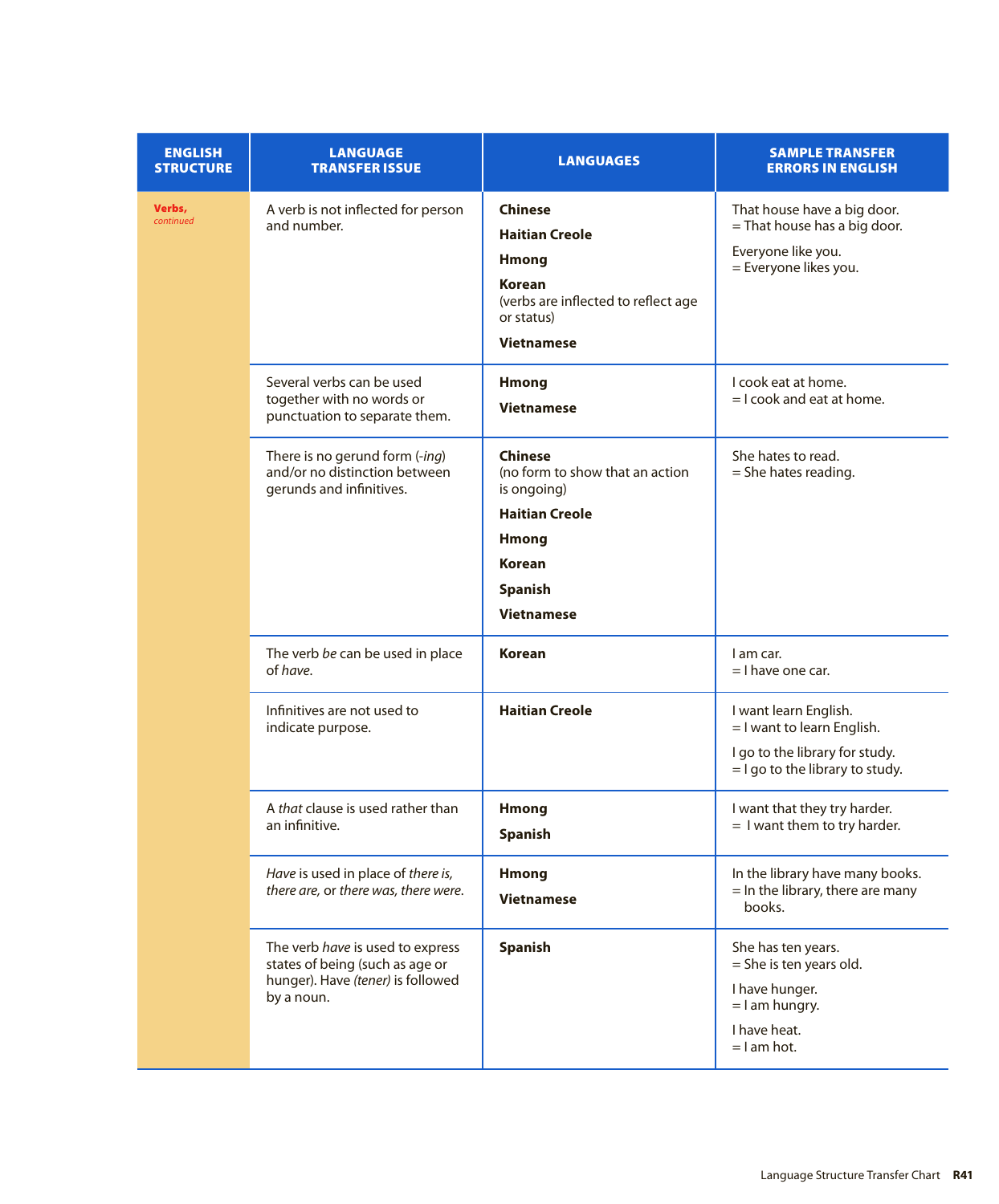# Language Structure Transfer Chart, continued

| <b>ENGLISH</b><br><b>STRUCTURE</b> | <b>LANGUAGE</b><br><b>TRANSFER ISSUE</b>                                                                                                                                                               | <b>LANGUAGES</b>                                                                                                                                                                                                           | <b>SAMPLE TRANSFER</b><br><b>ERRORS IN ENGLISH</b>                                                                                                                        |
|------------------------------------|--------------------------------------------------------------------------------------------------------------------------------------------------------------------------------------------------------|----------------------------------------------------------------------------------------------------------------------------------------------------------------------------------------------------------------------------|---------------------------------------------------------------------------------------------------------------------------------------------------------------------------|
| Verbs,<br>continued                | Two-word verbs, or phrasal<br>verbs, exist in very few<br>languages. (In addition to<br>English, they are found in a few<br>other languages, such as Dutch,<br>German, and Scandinavian<br>languages.) |                                                                                                                                                                                                                            | <b>Note:</b> Most ESL students find<br>two-word verbs difficult, but<br>it is necessary to learn them in<br>order to understand informal,<br>conversational English.      |
| <b>Verb Tense</b>                  | There are no tense inflections.<br>Tense is usually indicated<br>through context or by adding an<br>expression of time.                                                                                | <b>Chinese</b><br><b>Hmong</b><br>(infinitive form of the verb is<br>used with an expression of time)<br><b>Vietnamese</b>                                                                                                 | When I am small, I ask many<br>questions.<br>= When I was small, I asked many<br>questions.<br>She teach math next semester.<br>$=$ She will teach math next<br>semester. |
|                                    | Verb tense does not change<br>within the same sentence.                                                                                                                                                | <b>Haitian Creole</b><br><b>Hmong</b>                                                                                                                                                                                      | When we finish, we leave.<br>= When we finish, we will leave.                                                                                                             |
|                                    | Present perfect tense can be<br>used in place of past tense.                                                                                                                                           | <b>Haitian Creole</b>                                                                                                                                                                                                      | I have seen Lucas yesterday.<br>= I saw Lucas yesterday.                                                                                                                  |
|                                    | Present tense can be used in<br>place of future tense.<br>The present tense is used in<br>place of the present perfect.                                                                                | <b>Haitian Creole</b><br><b>Hmong</b><br><b>Spanish</b>                                                                                                                                                                    | I finish it tomorrow.<br>= I will finish it tomorrow.<br>I live here a long time.<br>$=$ I have lived here a long time.                                                   |
| <b>Adverbs</b>                     | Adverbs are not used. Two<br>adjectives or two verbs can be<br>used to describe an adjective or<br>verb.                                                                                               | <b>Hmong</b>                                                                                                                                                                                                               | I run fast fast.<br>$=$ I run really fast.<br>I run run to school.<br>= I run quickly to school.                                                                          |
| <b>Adjectives</b>                  | Adjectives follow the nouns they<br>modify.                                                                                                                                                            | <b>Hmong</b><br><b>Spanish</b><br>(The position of the adjective<br>can also indicate meaning. In<br>Spanish, limiting adjectives go<br>before the noun, descriptive<br>adjectives go after the noun)<br><b>Vietnamese</b> | They have a house big.<br>$=$ They have a big house.<br>We live in a village Laotian.<br>= We live in a Laotian village.                                                  |
|                                    | Adjectives can reflect number<br>and gender.                                                                                                                                                           | <b>Spanish</b>                                                                                                                                                                                                             | I have kinds parents.<br>= I have kind parents.                                                                                                                           |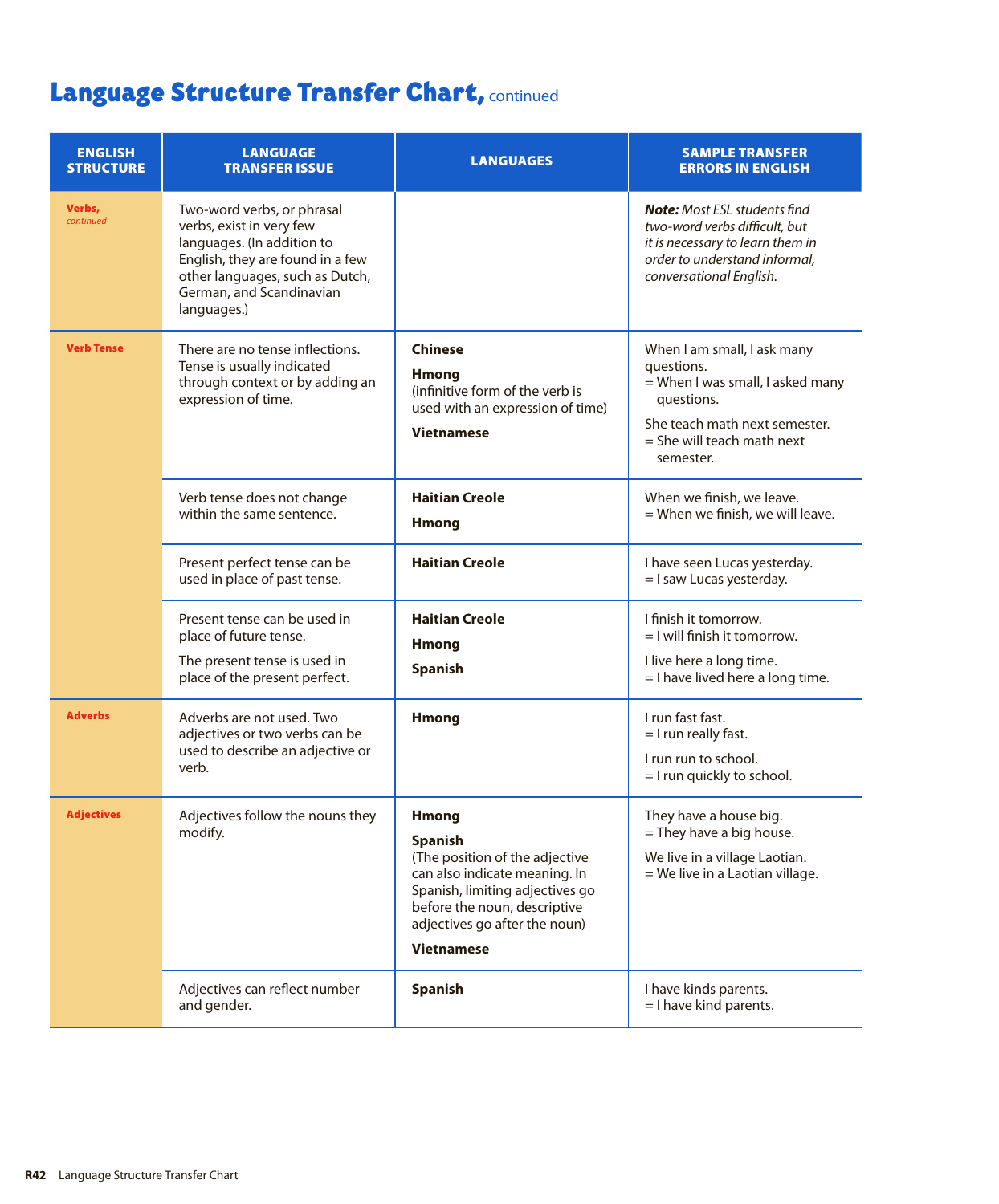| <b>ENGLISH</b><br><b>STRUCTURE</b> | <b>LANGUAGE</b><br><b>TRANSFER ISSUE</b>                                                                                      | <b>LANGUAGES</b>                                                                            | <b>SAMPLE TRANSFER</b><br><b>ERRORS IN ENGLISH</b>                                                                                                            |
|------------------------------------|-------------------------------------------------------------------------------------------------------------------------------|---------------------------------------------------------------------------------------------|---------------------------------------------------------------------------------------------------------------------------------------------------------------|
| <b>Adjectives,</b><br>continued    | Some nouns and adjectives<br>share the same form.                                                                             | <b>Chinese</b>                                                                              | <b>Note:</b> Students may have difficulty<br>choosing between noun and<br>adjective forms.<br>She wants to be independence.<br>= She wants to be independent. |
|                                    | Comparative adjectives do not<br>change form. They are expressed<br>with the equivalent of more and<br>most.                  | <b>Hmong</b><br>(add adverbs after the adjective)<br>Korean                                 | She is fast more.<br>$=$ She is faster.<br>She is more old than you.<br>$=$ She is older than you.                                                            |
|                                    | A definite article is used in place<br>of a possessive adjective.                                                             | <b>Spanish</b><br>(definite article used for parts of<br>the body and articles of clothing) | Ana broke the leg.<br>$=$ Ana broke her leg.                                                                                                                  |
|                                    | A possessive adjective is formed<br>by placing a separate word,<br>character, or article between the<br>pronoun and the noun. | <b>Chinese</b><br>(suffix may be omitted in some<br>cases)<br><b>Hmong</b>                  | he (possessive character) book<br>$=$ his book                                                                                                                |
|                                    | Possessive adjectives are<br>omitted when the association is<br>clear.                                                        | <b>Korean</b><br><b>Vietnamese</b>                                                          | He raised hand.<br>$=$ He raised his hand.                                                                                                                    |
|                                    | There is no distinction between<br>personal pronouns and<br>possessive adjectives.                                            | <b>Vietnamese</b>                                                                           | It is book I.<br>$=$ It is my book.                                                                                                                           |
| <b>Prepositions</b>                | Meanings of prepositions do not<br>always correspond to those in<br>English.                                                  | <b>Spanish</b>                                                                              | I like the songs in the CD.<br>$=$ I like the songs on the CD.                                                                                                |
| <b>Word Order</b><br>(Statements)  | The verb may precede the<br>subject.                                                                                          | <b>Spanish</b>                                                                              | Arrived the teacher late.<br>$=$ The teacher arrived late.                                                                                                    |
|                                    | Verbs are placed last in a<br>sentence. The usual word order<br>is subject-object-verb.                                       | <b>Korean</b>                                                                               | The teacher the assignment<br>gave.<br>$=$ The teacher gave the<br>assignment.                                                                                |
|                                    | Subject and verb order is rarely<br>changed.                                                                                  | <b>Chinese</b><br><b>Haitian Creole</b><br><b>Korean</b>                                    | She is content and so I am.<br>$=$ She is content and so am I.                                                                                                |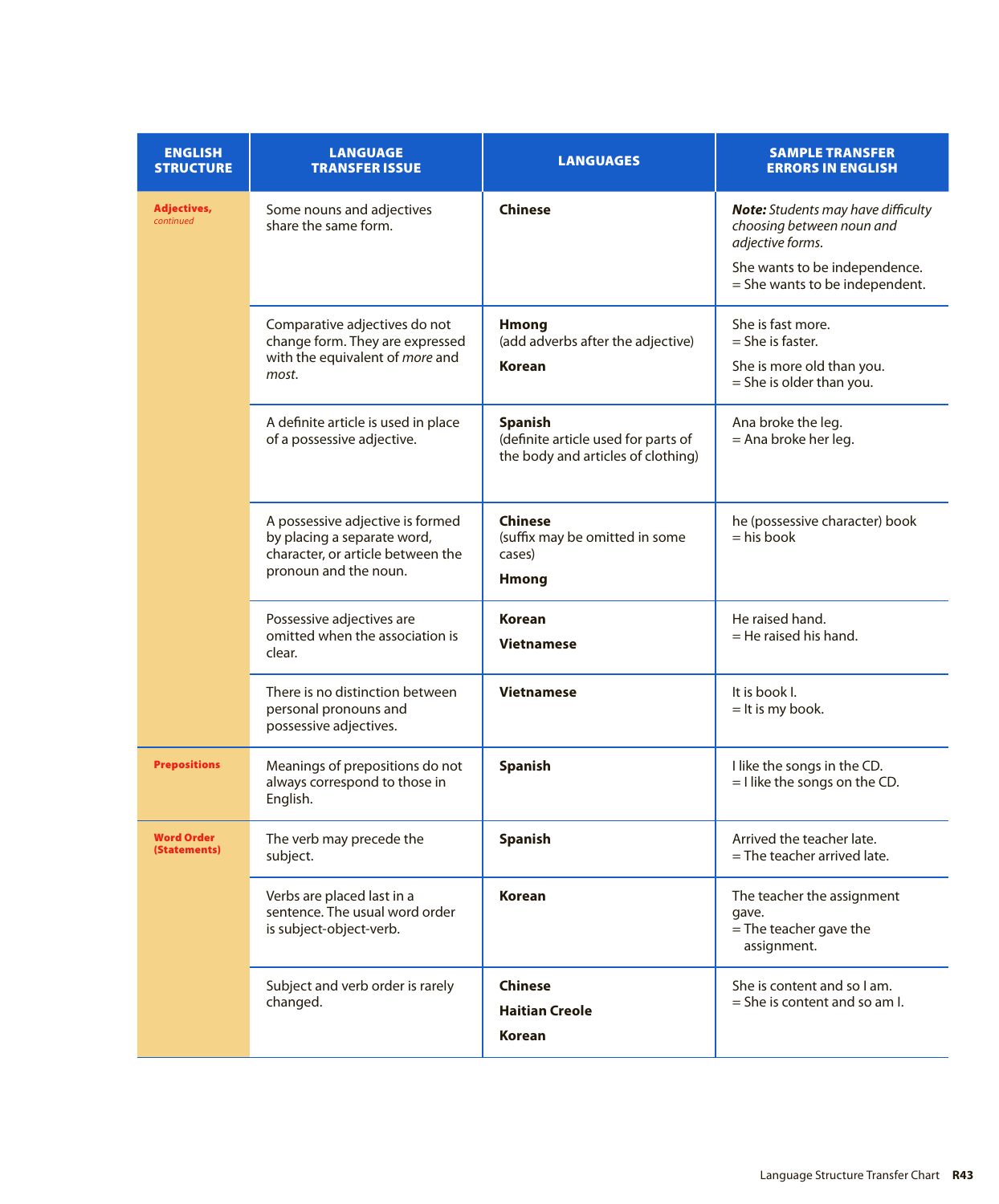# Language Structure Transfer Chart, continued

| <b>ENGLISH</b><br><b>STRUCTURE</b>              | <b>LANGUAGE</b><br><b>TRANSFER ISSUE</b>                                                                                                                                                           | <b>LANGUAGES</b>                                                                                                       | <b>SAMPLE TRANSFER</b><br><b>ERRORS IN ENGLISH</b>                                                                   |
|-------------------------------------------------|----------------------------------------------------------------------------------------------------------------------------------------------------------------------------------------------------|------------------------------------------------------------------------------------------------------------------------|----------------------------------------------------------------------------------------------------------------------|
| <b>Word Order</b><br>(Statements),<br>continued | <b>Chinese</b><br>A subject pronoun can be<br>omitted when the subject is<br><b>Korean</b><br>understood.<br>(can omit the subject pronoun<br>you)<br><b>Spanish</b>                               |                                                                                                                        | Is crowded.<br>= It is crowded.<br>Am hungry.<br>$=$ I am hungry.                                                    |
|                                                 | A direct object precedes an<br>indirect object when the indirect<br>object is a pronoun.                                                                                                           | <b>Chinese</b><br>(Cantonese only)                                                                                     | I gave an apple him.<br>$=$ I gave him an apple.                                                                     |
|                                                 | Adverbs and adverbial phrases<br>can precede verbs.                                                                                                                                                | <b>Chinese</b><br><b>Korean</b>                                                                                        | I hard study.<br>$=$ I study hard.<br>He by train goes to school.<br>= He goes to school by train.                   |
| <b>Questions</b>                                | Yes/No questions can be formed<br>by adding an element to the end<br>of a declarative statement.                                                                                                   | <b>Chinese</b><br><b>Hmong</b><br><b>Korean</b><br><b>Vietnamese</b><br>(statement followed by phrase<br>" $or not"$ ) | The book is interesting, yes?<br>= Is the book interesting?<br>You like that color, no?<br>= Do you like that color? |
|                                                 | Yes/No questions can be formed<br>by adding a verb followed by its<br>negative within a statement.                                                                                                 | <b>Chinese</b><br><b>Vietnamese</b>                                                                                    | You want not want watch movie?<br>= Do you want to watch a movie<br>or not?                                          |
|                                                 | Yes/No questions can be formed<br>by adding the question word<br>between the pronoun and the<br>verb.                                                                                              | <b>Hmong</b>                                                                                                           | You (question word) like the<br>school?<br>= Do you like the school?                                                 |
|                                                 | Question words are placed<br>according to the position of<br>the answer. For example, if the<br>answer functions as an object,<br>the question words are placed in<br>the regular object position. | <b>Chinese</b><br><b>Korean</b>                                                                                        | He told you what?<br>= What did he tell you?<br>Tell me he is where?<br>$=$ Tell me where he is.                     |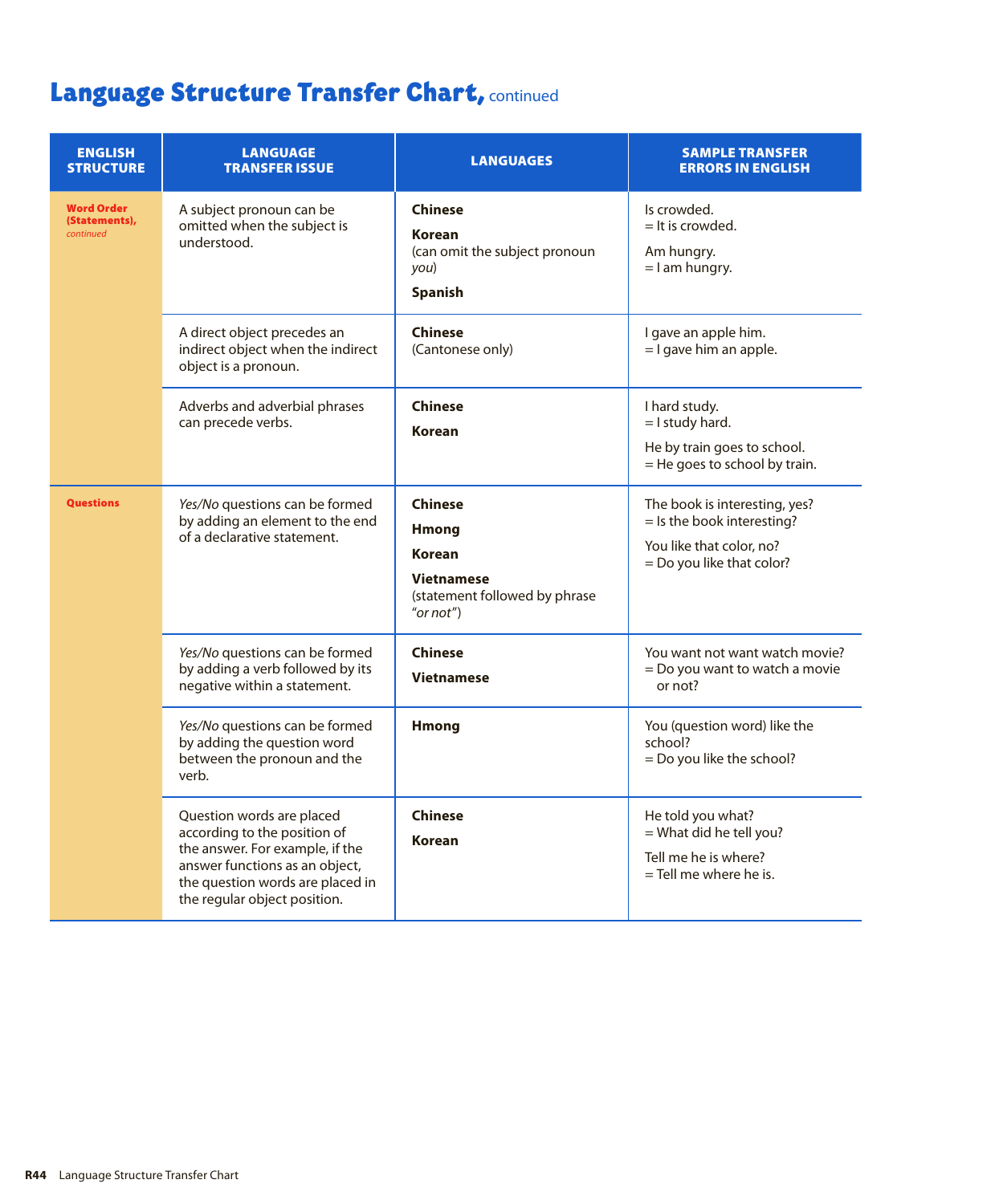| <b>ENGLISH</b><br><b>STRUCTURE</b>                   | <b>LANGUAGE</b><br><b>TRANSFER ISSUE</b>                                                    | <b>LANGUAGES</b>                                                                                     | <b>SAMPLE TRANSFER</b><br><b>ERRORS IN ENGLISH</b>                                                                                                                                                       |
|------------------------------------------------------|---------------------------------------------------------------------------------------------|------------------------------------------------------------------------------------------------------|----------------------------------------------------------------------------------------------------------------------------------------------------------------------------------------------------------|
| <b>Questions,</b><br>continued                       | The answers yes and no vary<br>depending upon the verb used<br>in the question.             | <b>Hmong</b>                                                                                         | <b>Note:</b> Students may substitute a<br>verb for a yes-or-no answer.<br>Do you speak English? Speak.<br>= Do you speak English? Yes.<br>Do you speak English? No speak.<br>= Do you speak English? No. |
| <b>Commands</b>                                      | Commands can be formed by<br>adding an adverb after the verbs<br>to be emphasized.          | <b>Hmong</b><br>(add the adverb now)<br><b>Vietnamese</b><br>(add the adverb right now)              | Do now.<br>$=$ Do it!                                                                                                                                                                                    |
|                                                      | Commands can be formed by<br>adding a time indicator after the<br>verbs to be emphasized.   | <b>Hmong</b>                                                                                         | Fix the car at 3:00.<br>$=$ Fix the car.                                                                                                                                                                 |
|                                                      | Commands can be formed by<br>adding the verb go for emphasis<br>at the end of the sentence. | <b>Vietnamese</b>                                                                                    | Buy my groceries, go!<br>= Buy my groceries.                                                                                                                                                             |
|                                                      | Commands can be formed by<br>changing the verb ending.                                      | <b>Korean</b>                                                                                        | Bring(ing) it over here.<br>= Bring it over here.                                                                                                                                                        |
| <b>Negatives</b><br>and Negative<br><b>Sentences</b> | Double negatives are routinely<br>used.                                                     | <b>Haitian Creole</b><br><b>Spanish</b>                                                              | They don't like nothing.<br>= They don't like anything.                                                                                                                                                  |
|                                                      | The negative marker goes before<br>the verb phrase.                                         | <b>Korean</b><br>(especially in informal situations)<br><b>Spanish</b><br>(when using perfect tense) | Joey not has finished the<br>homework.<br>= Joey has not finished the<br>homework.                                                                                                                       |
| <b>Subjects and</b><br><b>Predicates</b>             | Sentences do not always include<br>a subject.                                               | <b>Spanish</b>                                                                                       | Is fun cook?<br>$=$ Is it fun to cook?<br>Is raining.<br>$=$ It is raining.<br>Is your mother? Yes is.<br>= Is she your mother. Yes, she is.                                                             |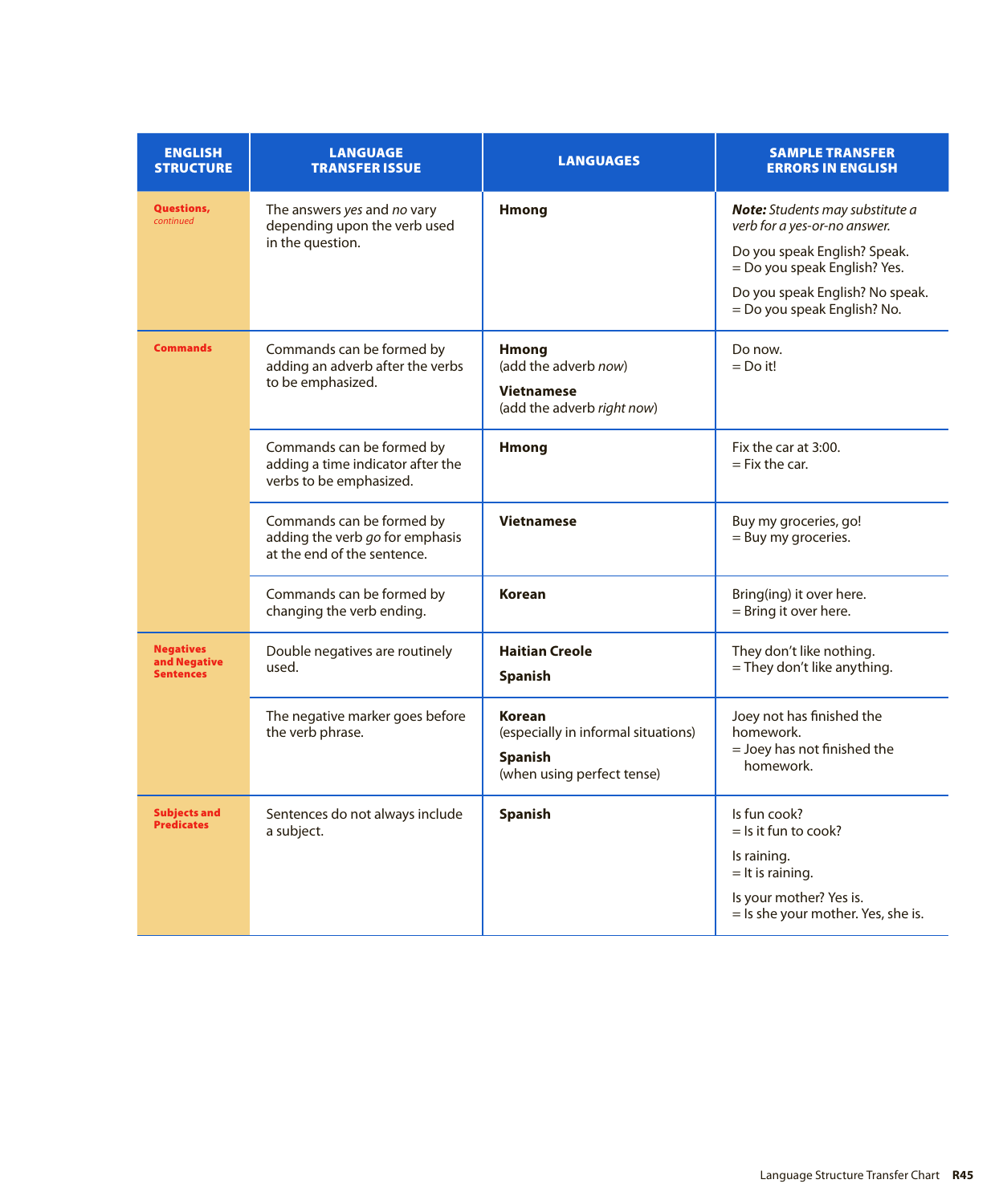## Phonics Transfer Chart

|                         | <b>ENGLISH</b>  |                 |                                  | <b>SPANISH</b>                           |                                  | <b>CANTONESE</b>                         |                                  | <b>VIETNAMESE</b>                        |
|-------------------------|-----------------|-----------------|----------------------------------|------------------------------------------|----------------------------------|------------------------------------------|----------------------------------|------------------------------------------|
| <b>Phoneme</b>          | <b>Grapheme</b> | <b>Key Word</b> | <b>Sound</b><br><b>Transfer?</b> | Sound-<br><b>Symbol</b><br><b>Match?</b> | <b>Sound</b><br><b>Transfer?</b> | Sound-<br><b>Symbol</b><br><b>Match?</b> | <b>Sound</b><br><b>Transfer?</b> | Sound-<br><b>Symbol</b><br><b>Match?</b> |
|                         |                 |                 |                                  |                                          |                                  |                                          |                                  |                                          |
| /b/                     | b               | book            | yes                              | yes                                      | approx.                          | no                                       | approx.                          | yes                                      |
|                         | $\mathsf{C}$    | carrot          | yes                              | yes                                      | yes                              | no                                       | yes                              | yes                                      |
| /k/                     | k               | key             | yes                              | yes                                      | yes                              | no                                       | yes                              | yes                                      |
|                         | ck              | check           | yes                              | no                                       | yes                              | no                                       | yes                              | no                                       |
| /d/                     | $\mathbf d$     | desk            | approx.                          | yes                                      | approx.                          | no                                       | approx.                          | yes                                      |
| /f/                     | $\mathbf{f}$    | fish            | yes                              | yes                                      | yes                              | no                                       | yes                              | no                                       |
| /g/                     | g               | girl            | yes                              | yes                                      | approx.                          | no                                       | yes                              | yes                                      |
| /h/                     | $\mathsf{h}$    | hand            | yes                              | no                                       | yes                              | no                                       | yes                              | yes                                      |
|                         | j               | jacket          | no                               | no                                       | approx.                          | no                                       | approx.                          | no                                       |
| /j/                     | g               | cage            | no                               | no                                       | approx.                          | no                                       | approx.                          | no                                       |
|                         | dge             | badge           | no                               | no                                       | approx.                          | no                                       | approx.                          | no                                       |
| /                       | L               | lamp            | yes                              | yes                                      | yes                              | no                                       | yes                              | yes                                      |
| /m/                     | m               | map             | yes                              | yes                                      | yes                              | no                                       | yes                              | yes                                      |
| /n/                     | n               | newspaper       | yes                              | yes                                      | yes                              | no                                       | yes                              | yes                                      |
| /p/                     | p               | pizza           | yes                              | yes                                      | yes                              | no                                       | yes                              | yes                                      |
| /kw/                    | qu              | quarter         | yes                              | no                                       | approx.                          | no                                       | yes                              | yes                                      |
| /r/                     | r               | red             | approx.                          | approx.                                  | no                               | no                                       | no                               | yes                                      |
|                         | s               | seed            | yes                              | yes                                      | yes                              | no                                       | yes                              | yes                                      |
| /s/                     | $\mathsf{C}$    | city            | yes                              | yes                                      | yes                              | no                                       | yes                              | yes                                      |
| /t/                     | t               | ten             | yes                              | yes                                      | yes                              | no                                       | approx.                          | yes                                      |
| v                       | $\mathbf v$     | van             | yes                              | yes                                      | no                               | no                                       | yes                              | yes                                      |
| /w/                     | w               | window          | yes                              | yes                                      | yes                              | no                                       | no                               | no                                       |
| $ $ ks/                 | X               | six             | yes                              | yes                                      | no                               | no                                       | no                               | yes                                      |
| /y/                     | y               | yellow          | yes                              | yes                                      | yes                              | no                                       | no                               | yes                                      |
| z                       | z               | zero            | no                               | no                                       | no                               | no                                       | yes                              | no                                       |
|                         |                 |                 |                                  |                                          |                                  |                                          |                                  |                                          |
|                         | ch              | chin            | yes                              | yes                                      | approx.                          | no                                       | no                               | yes                                      |
| /ch/                    | tch             | match           | yes                              | no                                       | approx.                          | no                                       | no                               | no                                       |
| /sh/                    | sh              | shell           | no                               | no                                       | no                               | no                                       | yes                              | no                                       |
| /hw/                    | wh              | whisk           | no                               | no                                       | no                               | no                                       | no                               | no                                       |
| /th/                    | th              | bath            | approx.                          | no                                       | no                               | no                                       | approx.                          | yes                                      |
| /th/                    | th              | this            | approx.                          | no                                       | no                               | no                                       | no                               |                                          |
|                         |                 |                 |                                  |                                          |                                  |                                          |                                  | yes                                      |
| /ng/                    | ng              | ring            | yes                              | yes                                      | yes                              | no                                       | yes                              | yes                                      |
| /al                     | a               | map             | approx.                          | no                                       | no                               | no                                       | approx.                          | yes                                      |
| /e/                     | $\mathbf e$     | ten             |                                  |                                          | approx.                          |                                          |                                  |                                          |
| /i/                     | i.              | lid             | yes                              | yes                                      |                                  | no                                       | approx.                          | yes                                      |
|                         |                 | dot             | approx.                          | no                                       | approx.                          | no                                       | no                               | yes                                      |
| $\overline{\mathsf{I}}$ | $\mathbf{o}$    |                 | approx.                          | no                                       | approx.                          | no                                       | approx.                          | yes                                      |
| /u/                     | u               | cup             | approx.                          | no                                       | approx.                          | no                                       | yes                              | no                                       |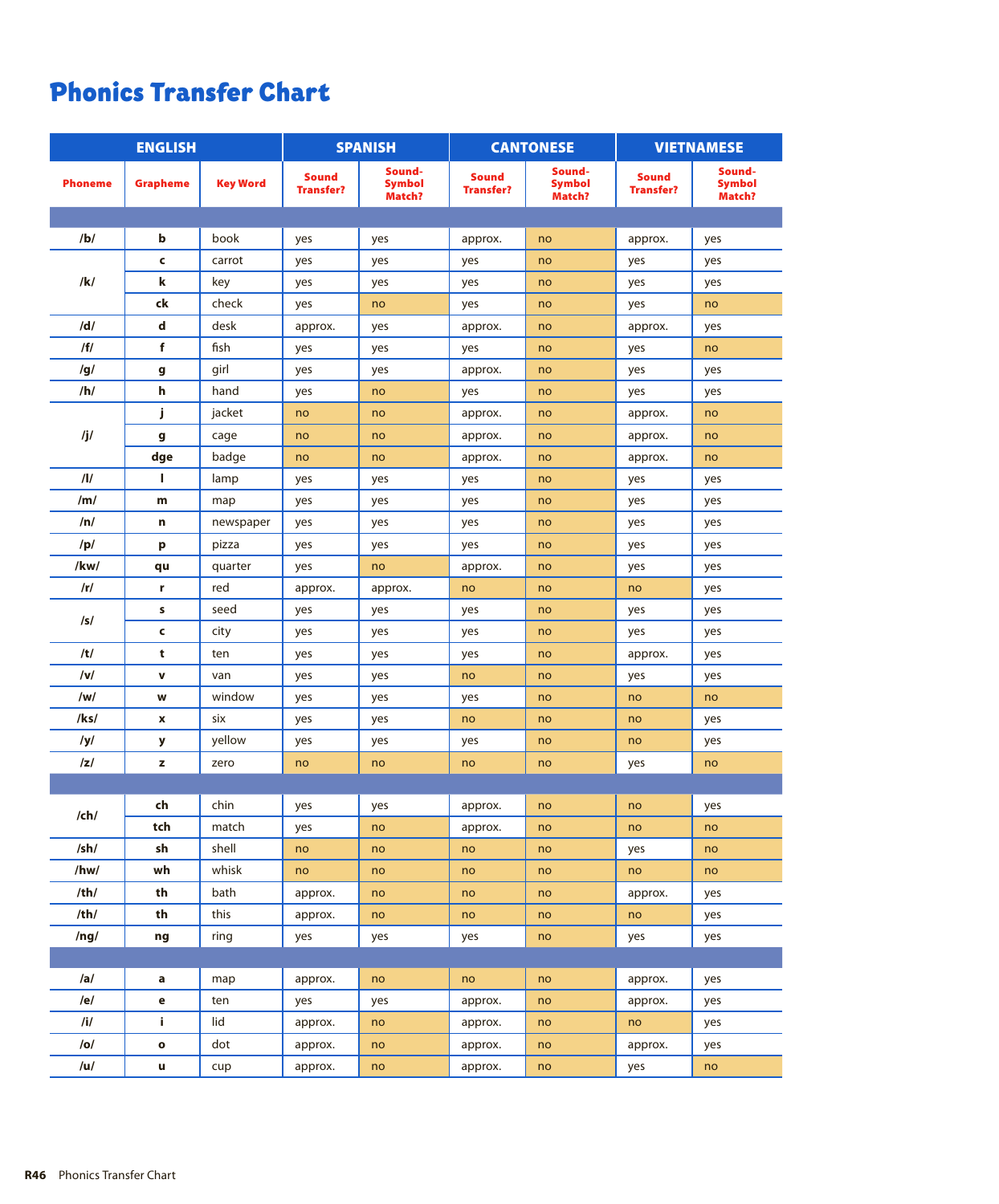|                     | <b>ENGLISH</b>     |                 |                                  | <b>HMONG</b>                      |                                  | <b>KOREAN</b>                            |                                  | <b>HAITIAN CREOLE</b>                    |
|---------------------|--------------------|-----------------|----------------------------------|-----------------------------------|----------------------------------|------------------------------------------|----------------------------------|------------------------------------------|
| <b>Phoneme</b>      | <b>Grapheme</b>    | <b>Key Word</b> | <b>Sound</b><br><b>Transfer?</b> | Sound-<br><b>Symbol</b><br>Match? | <b>Sound</b><br><b>Transfer?</b> | Sound-<br><b>Symbol</b><br><b>Match?</b> | <b>Sound</b><br><b>Transfer?</b> | Sound-<br><b>Symbol</b><br><b>Match?</b> |
| <b>Consonants</b>   |                    |                 |                                  |                                   |                                  |                                          |                                  |                                          |
| /b/                 | b                  | book            | approx.                          | no                                | approx.                          | no                                       | yes                              | yes                                      |
|                     | $\mathsf{c}$       | carrot          | yes                              | no                                | yes                              | no                                       | yes                              | yes                                      |
| /k/                 | k                  | key             | yes                              | yes                               | yes                              | no                                       | yes                              | yes                                      |
|                     | ck                 | check           | yes                              | no                                | yes                              | no                                       | yes                              | yes                                      |
| /d/                 | $\mathbf d$        | desk            | yes                              | yes                               | approx.                          | no                                       | yes                              | yes                                      |
| /f/                 | $\mathbf f$        | fish            | yes                              | yes                               | no                               | no                                       | yes                              | yes                                      |
| /g/                 | $\boldsymbol{g}$   | girl            | approx.                          | no                                | approx.                          | no                                       | yes                              | yes                                      |
| /h/                 | h                  | hand            | yes                              | yes                               | yes                              | no                                       | approx.                          | yes                                      |
|                     | j                  | jacket          | no                               | no                                | approx.                          | no                                       | yes                              | yes                                      |
| $\int$              | g                  | cage            | no                               | no                                | approx.                          | no                                       | yes                              | yes                                      |
|                     | dge                | badge           | no                               | no                                | approx.                          | no                                       | yes                              | yes                                      |
| /                   | I.                 | lamp            | yes                              | yes                               | yes                              | no                                       | yes                              | yes                                      |
| /m/                 | m                  | map             | yes                              | yes                               | yes                              | no                                       | yes                              | yes                                      |
| /n/                 | n                  | newspaper       | yes                              | yes                               | yes                              | no                                       | yes                              | yes                                      |
| /p/                 | p                  | pizza           | approx.                          | yes                               | yes                              | no                                       | yes                              | yes                                      |
| /kw/                | qu                 | quarter         | no                               | no                                | yes                              | no                                       | yes                              | yes                                      |
| /r/                 | r                  | red             | no                               | no                                | no                               | no                                       | yes                              | yes                                      |
| s                   | s                  | seed            | yes                              | no                                | yes                              | no                                       | approx.                          | approx.                                  |
|                     | $\mathsf{C}$       | city            | yes                              | no                                | yes                              | no                                       | approx.                          | approx.                                  |
| /t/                 | t                  | ten             | approx.                          | yes                               | yes                              | no                                       | yes                              | yes                                      |
| v                   | $\mathbf v$        | van             | yes                              | yes                               | no                               | no                                       | yes                              | yes                                      |
| /w/                 | w                  | window          | no                               | no                                | yes                              | no                                       | yes                              | yes                                      |
| /ks/                | $\pmb{\mathsf{x}}$ | six             | no                               | no                                | yes                              | no                                       | yes                              | yes                                      |
| /y/                 | У                  | yellow          | yes                              | yes                               | yes                              | no                                       | yes                              | yes                                      |
| z                   | z                  | zero            | yes                              | no                                | no                               | no                                       | yes                              | yes                                      |
| <b>Digraphs</b>     |                    |                 |                                  |                                   |                                  |                                          |                                  |                                          |
| /ch/                | ch                 | chin            | yes                              | no                                | yes                              | no                                       | yes                              | yes                                      |
|                     | tch                | match           | yes                              | no                                | yes                              | no                                       | yes                              | yes                                      |
| /sh/                | sh                 | shell           | yes                              | no                                | yes                              | no                                       | yes                              | yes                                      |
| /hw/                | wh                 | whisk           | no                               | no                                | yes                              | no                                       | yes                              | yes                                      |
| /th/                | th                 | bath            | no                               | no                                | no                               | no                                       | yes                              | yes                                      |
| /th/                | th                 | this            | no                               | no                                | yes                              | no                                       | yes                              | yes                                      |
| /ng/                | ng                 | ring            | yes                              | no                                | no                               | no                                       | approx.                          | approx.                                  |
| <b>Short Vowels</b> |                    |                 |                                  |                                   |                                  |                                          |                                  |                                          |
| /al                 | a                  | map             | yes                              | yes                               | yes                              | no                                       | yes                              | yes                                      |
| /e/                 | $\mathbf e$        | ten             | no                               | no                                | yes                              | no                                       | no                               | no                                       |
| $/$ i $/$           | i.                 | lid             | no                               | no                                | yes                              | no                                       | yes                              | yes                                      |
| $\overline{10}$     | $\mathbf{o}$       | dot             | approx.                          | yes                               | approx.                          | no                                       | yes                              | yes                                      |
| /u/                 | u                  | cup             | no                               | no                                | no                               | no                                       | no                               | no                                       |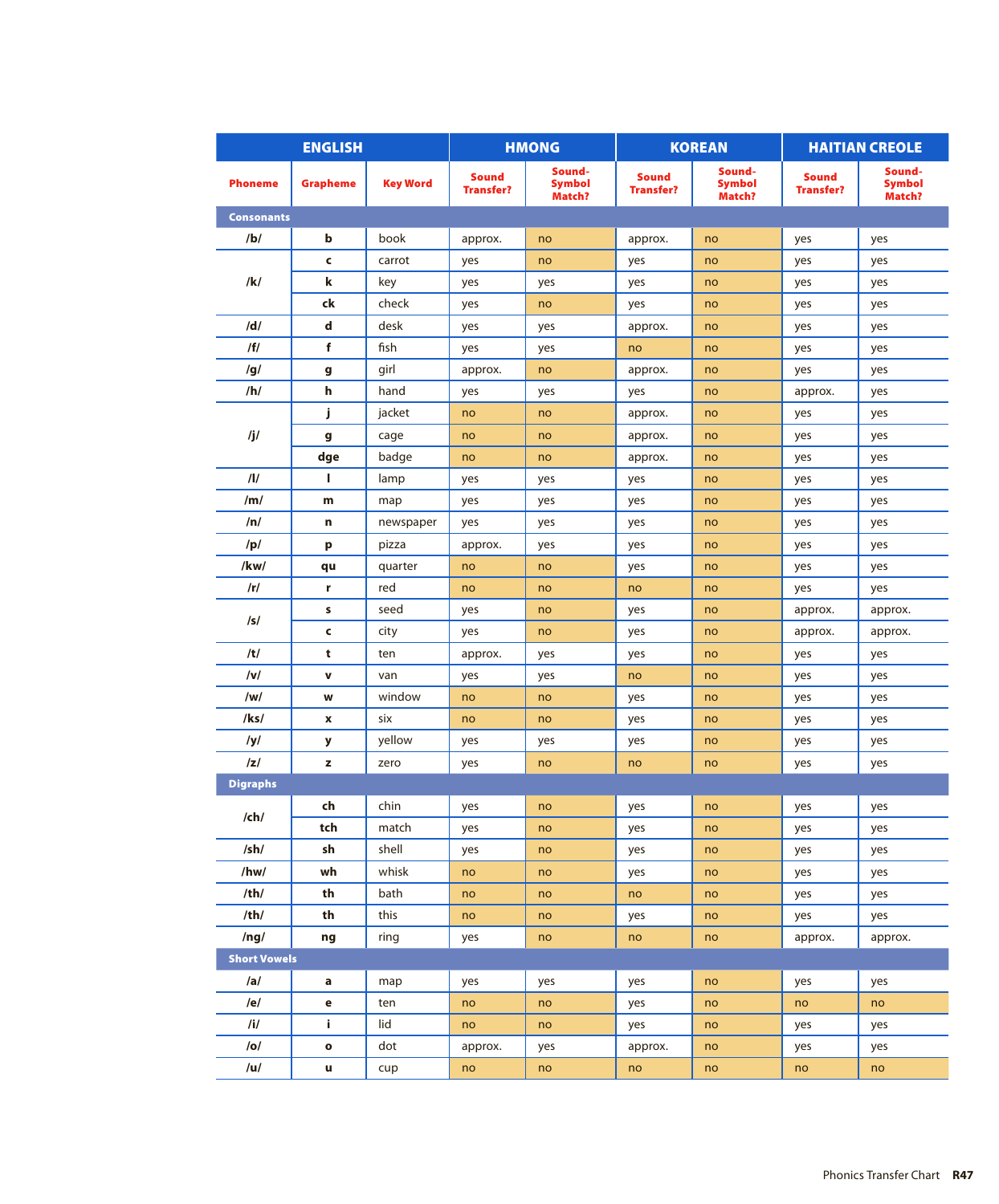# Phonics Transfer Chart, continued

|                            | <b>ENGLISH</b>          |                 |                                  | <b>SPANISH</b>                    |                                  | <b>CANTONESE</b>                  | <b>VIETNAMESE</b>                |                                          |
|----------------------------|-------------------------|-----------------|----------------------------------|-----------------------------------|----------------------------------|-----------------------------------|----------------------------------|------------------------------------------|
| <b>Phoneme</b>             | <b>Grapheme</b>         | <b>Key Word</b> | <b>Sound</b><br><b>Transfer?</b> | Sound-<br><b>Symbol</b><br>Match? | <b>Sound</b><br><b>Transfer?</b> | Sound-<br><b>Symbol</b><br>Match? | <b>Sound</b><br><b>Transfer?</b> | Sound-<br><b>Symbol</b><br><b>Match?</b> |
| <b>Long Vowels</b>         |                         |                 |                                  |                                   |                                  |                                   |                                  |                                          |
|                            | $a_e$                   | cake            | yes                              | no                                | approx.                          | no                                | approx.                          | no                                       |
| $/\bar{a}/$                | ai                      | sail            | yes                              | no                                | approx.                          | no                                | approx.                          | no                                       |
|                            | ay                      | tray            | yes                              | no                                | approx.                          | no                                | approx.                          | no                                       |
|                            | ee                      | feet            | yes                              | no                                | approx.                          | no                                | yes                              | no                                       |
| /ē/                        | ea                      | sea             | yes                              | no                                | approx.                          | no                                | yes                              | no                                       |
|                            | y                       | happy           | yes                              | no                                | approx.                          | no                                | yes                              | no                                       |
|                            | $i_e$                   | bike            | yes                              | no                                | approx.                          | no                                | yes                              | no                                       |
| $\sqrt{I}$                 | ie                      | tie             | yes                              | no                                | approx.                          | no                                | yes                              | no                                       |
|                            | igh                     | night           | yes                              | no                                | approx.                          | no                                | yes                              | no                                       |
|                            | y                       | sky             | yes                              | no                                | approx.                          | no                                | yes                              | no                                       |
|                            | $o_e$                   | globe           | yes                              | no                                | approx.                          | no                                | approx.                          | no                                       |
| /ō/                        | oa                      | boat            | yes                              | no                                | approx.                          | no                                | approx.                          | no                                       |
|                            | ow                      | rowboat         | yes                              | no                                | approx.                          | no                                | approx.                          | no                                       |
|                            | $u_e$                   | flutes          | yes                              | no                                | approx.                          | no                                | yes                              | yes                                      |
| $/\bar{u}/$                | ui                      | suit            | yes                              | no                                | approx.                          | no                                | yes                              | no                                       |
|                            | ue                      | blue            | yes                              | no                                | approx.                          | no                                | yes                              | no                                       |
|                            | $u_e$                   | mule            | yes                              | no                                | approx.                          | no                                | no                               | no                                       |
| $/y\overline{oo}/$         | ue                      | rescue          | yes                              | no                                | approx.                          | no                                | no                               | no                                       |
| <b>R-Controlled Vowels</b> |                         |                 |                                  |                                   |                                  |                                   |                                  |                                          |
| /är/                       | ar                      | star            | approx.                          | yes                               | approx.                          | no                                | no                               | no                                       |
| /ôr/                       | or                      | horn            | approx.                          | yes                               | approx.                          | no                                | no                               | no                                       |
|                            | er                      | fern            | approx.                          | yes                               | approx.                          | no                                | no                               | no                                       |
| /ûr/                       | ir                      | bird            | approx.                          | no                                | approx.                          | no                                | no                               | no                                       |
|                            | ur                      | curb            | approx.                          | no                                | approx.                          | no                                | no                               | no                                       |
| /âr/                       | air                     | chair           | no                               | no                                | no                               | no                                | no                               | no                                       |
|                            | ear                     | bear            | no                               | no                                | no                               | no                                | no                               | no                                       |
|                            | eer                     | deer            | no                               | no                                | no                               | no                                | no                               | no                                       |
| /îr/                       | ear                     | tear            | no                               | no                                | no                               | no                                | no                               | no                                       |
| <b>Variant Vowels</b>      |                         |                 |                                  |                                   |                                  |                                   |                                  |                                          |
| /oi/                       | oi                      | coin            | yes                              | yes                               | approx.                          | no                                | approx.                          | yes                                      |
|                            | oy                      | boy             | yes                              | yes                               | approx.                          | no                                | approx.                          | no                                       |
|                            | ou                      | cloud           | yes                              | no                                | approx.                          | no                                | yes                              | no                                       |
| /ou/                       | ow                      | crown           | yes                              | no                                | approx.                          | no                                | yes                              | no                                       |
|                            | aw                      | saw             | approx.                          | no                                | yes                              | no                                | yes                              | no                                       |
| /6/                        | au                      | laundry         | approx.                          | no                                | approx.                          | no                                | yes                              | no                                       |
|                            | al                      | salt            | approx.                          | no                                | approx.                          | no                                | no                               | no                                       |
| /ôl/                       | all                     | ball            | approx.                          | no                                | approx.                          | no                                | no                               | no                                       |
|                            | oo                      | moon            | yes                              | no                                | approx.                          | no                                | approx.                          | no                                       |
| $\sqrt{200}$               | ew                      | screw           | yes                              | no                                | approx.                          | no                                | approx.                          | no                                       |
| 100/                       | oo                      | book            | no                               | no                                | approx.                          | no                                | approx.                          | no                                       |
| $\overline{\theta}$        | a (initial<br>syllable) | asleep          | no                               | no                                | no                               | no                                | approx.                          | no                                       |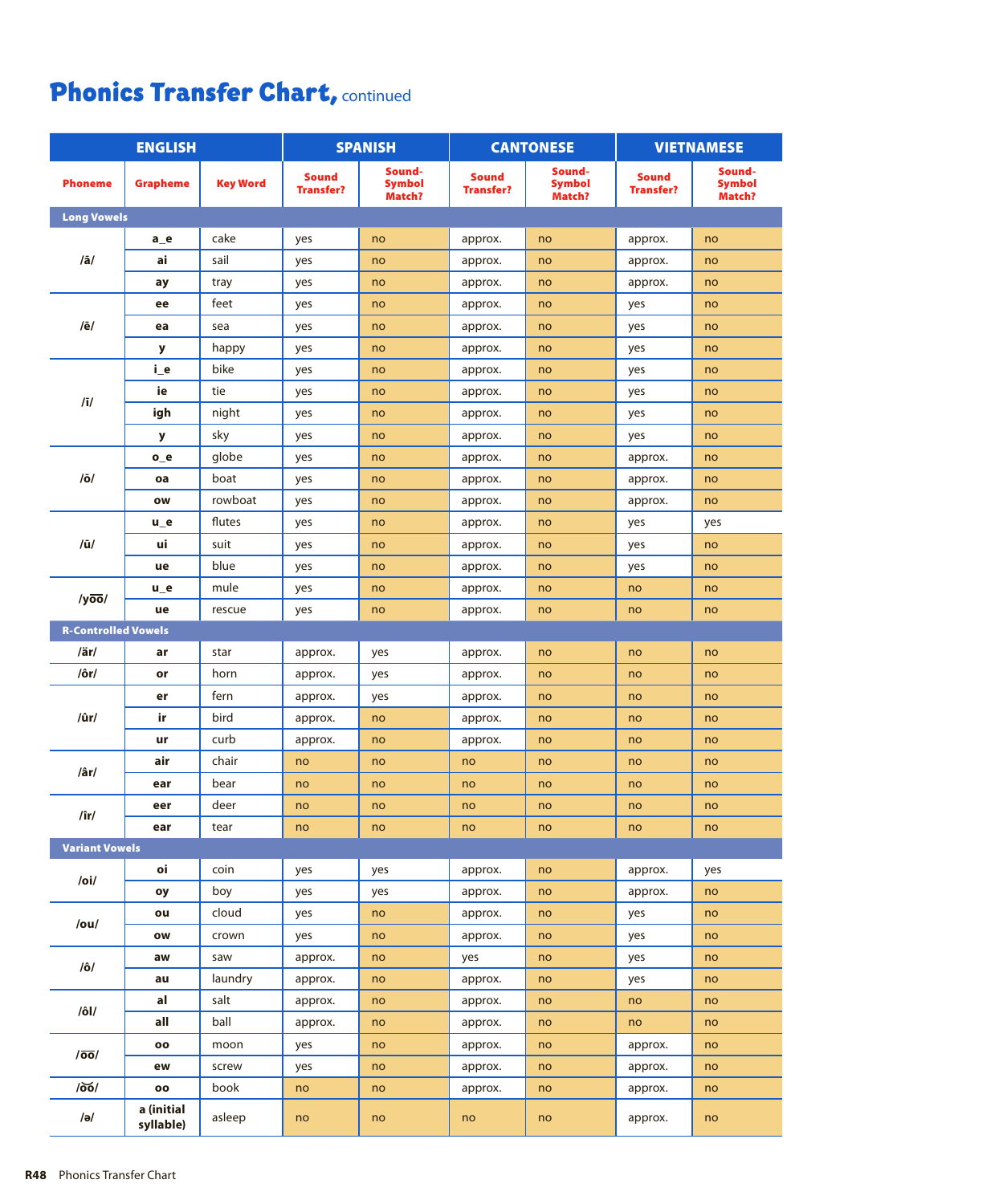|                            | <b>ENGLISH</b>          |                 |                                  | <b>HMONG</b>                             |                                  | <b>KOREAN</b>                            |                                  | <b>HAITIAN CREOLE</b>                    |
|----------------------------|-------------------------|-----------------|----------------------------------|------------------------------------------|----------------------------------|------------------------------------------|----------------------------------|------------------------------------------|
| <b>Phoneme</b>             | <b>Grapheme</b>         | <b>Key Word</b> | <b>Sound</b><br><b>Transfer?</b> | Sound-<br><b>Symbol</b><br><b>Match?</b> | <b>Sound</b><br><b>Transfer?</b> | Sound-<br><b>Symbol</b><br><b>Match?</b> | <b>Sound</b><br><b>Transfer?</b> | Sound-<br><b>Symbol</b><br><b>Match?</b> |
| <b>Long Vowels</b>         |                         |                 |                                  |                                          |                                  |                                          |                                  |                                          |
|                            | $a_e$                   | cake            | approx.                          | no                                       | yes                              | no                                       | yes                              | yes                                      |
| $/\bar{a}/$                | ai                      | sail            | approx.                          | no                                       | yes                              | no                                       | yes                              | no                                       |
|                            | ay                      | tray            | approx.                          | no                                       | yes                              | no                                       | yes                              | no                                       |
|                            | ee                      | feet            | yes                              | no                                       | yes                              | no                                       | yes                              | yes                                      |
| /ē/                        | ea                      | sea             | yes                              | no                                       | yes                              | no                                       | yes                              | no                                       |
|                            | y                       | happy           | yes                              | no                                       | yes                              | no                                       | yes                              | no                                       |
|                            | i_e                     | bike            | yes                              | no                                       | yes                              | no                                       | yes                              | yes                                      |
| $\sqrt{I}$                 | ie                      | tie             | yes                              | no                                       | yes                              | no                                       | yes                              | yes                                      |
|                            | igh                     | night           | yes                              | no                                       | yes                              | no                                       | yes                              | yes                                      |
|                            | y                       | sky             | yes                              | no                                       | yes                              | no                                       | yes                              | yes                                      |
|                            | $o_e$                   | globe           | no                               | no                                       | yes                              | no                                       | yes                              | yes                                      |
| /6/                        | oa                      | boat            | no                               | no                                       | yes                              | no                                       | yes                              | yes                                      |
|                            | ow                      | rowboat         | no                               | no                                       | yes                              | no                                       | yes                              | yes                                      |
|                            | $u_e$                   | flutes          | yes                              | yes                                      | yes                              | no                                       | yes                              | yes                                      |
| $/\bar{u}/$                | ui                      | suit            | yes                              | no                                       | yes                              | no                                       | yes                              | yes                                      |
|                            | ue                      | blue            | yes                              | no                                       | yes                              | no                                       | yes                              | no                                       |
|                            | $u_e$                   | mule            | no                               | no                                       | yes                              | no                                       | no                               | no                                       |
| $/y\overline{oo}/$         | ue                      | rescue          | no                               | no                                       | yes                              | no                                       | no                               | no                                       |
| <b>R-Controlled Vowels</b> |                         |                 |                                  |                                          |                                  |                                          |                                  |                                          |
| /är/                       | ar                      | star            | no                               | no                                       | no                               | no                                       | no                               | no                                       |
| /ôr/                       | or                      | horn            | no                               | no                                       | no                               | no                                       | no                               | no                                       |
|                            | er                      | fern            | no                               | no                                       | no                               | no                                       | no                               | no                                       |
| /ûr/                       | ir                      | bird            | no                               | no                                       | no                               | no                                       | no                               | no                                       |
|                            | ur                      | curb            | no                               | no                                       | no                               | no                                       | no                               | no                                       |
| /âr/                       | air                     | chair           | no                               | no                                       | no                               | no                                       | no                               | no                                       |
|                            | ear                     | bear            | no                               | no                                       | no                               | no                                       | no                               | no                                       |
|                            | eer                     | deer            | no                               | no                                       | no                               | no                                       | no                               | no                                       |
| $/$ îr/                    | ear                     | tear            | no                               | no                                       | no                               | no                                       | no                               | no                                       |
| <b>Variant Vowels</b>      |                         |                 |                                  |                                          |                                  |                                          |                                  |                                          |
| /oi/                       | oi                      | coin            | no                               | no                                       | yes                              | no                                       | yes                              | yes                                      |
|                            | oy                      | boy             | no                               | no                                       | yes                              | no                                       | yes                              | yes                                      |
| /ou/                       | ou                      | cloud           | approx.                          | no                                       | yes                              | no                                       | yes                              | yes                                      |
|                            | ow                      | crown           | approx.                          | no                                       | yes                              | no                                       | yes                              | no                                       |
|                            | aw                      | saw             | approx.                          | no                                       | approx.                          | no                                       | yes                              | no                                       |
| /ô/                        | au                      | laundry         | approx.                          | no                                       | approx                           | no                                       | yes                              | yes                                      |
|                            | al                      | salt            | no                               | no                                       | approx.                          | no                                       | yes                              | yes                                      |
| /ôl/                       | all                     | ball            | no                               | no                                       | approx.                          | no                                       | yes                              | yes                                      |
|                            | oo                      | moon            | yes                              | no                                       | yes                              | no                                       | yes                              | yes                                      |
| $\sqrt{200}$               | ew                      | screw           | yes                              | no                                       | yes                              | no                                       | yes                              | yes                                      |
| 100/                       | oo                      | book            | no                               | no                                       | approx.                          | no                                       | no                               | no                                       |
| $\overline{\theta}$        | a (initial<br>syllable) | asleep          | no                               | no                                       | yes                              | no                                       | yes                              | yes                                      |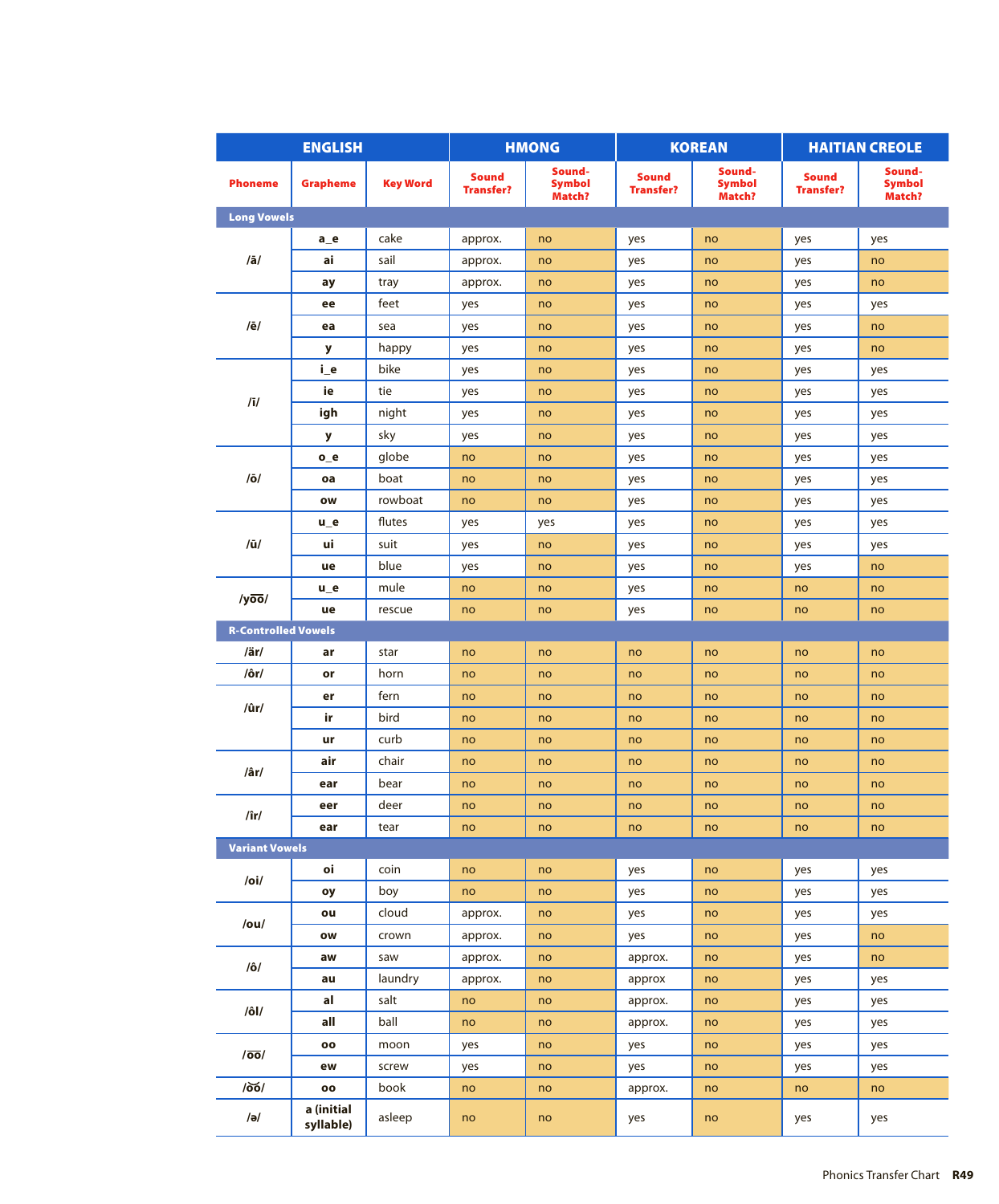## Articulation of English Consonant and Vowel Sounds

## How Are Consonant Phonemes Classified?

Consonant phonemes are generally classified according to manner of articulation (type of consonant sound), place of articulation (position in the mouth), and whether they are voiced or voiceless. Consonant sounds are also classified as either a continuous sound or a complete stop. When a consonant phoneme is produced, the air flow is cut off either partially or completely.

### Consonant Phoneme Classifications

#### **Manner of Articulation**

How is the sound produced?

- **Plosives:** formed by closing or blocking off the air flow and then exploding a puff of air; for example, /b/ as in *box*.
- • **Nasals:** formed when the mouth is closed, forcing air through the nose; for example, /m/ as in *man*.
- • **Fricatives:** formed by narrowing the air channel and then forcing air through it, creating friction in the mouth; for example, /v/ as in *voice*.
- • **Affricatives:** formed by a stop followed by a fricative; for example, /ch/ as in *chip*.
- • **Glides:** formed in similar ways as vowels; for example, /y/ as in *yes*.
- Lateral: formed by interrupting the air flow slightly, but no friction results; for example, /l/ as in *line*.

#### **Place of Articulation**

Where in the mouth is the sound produced?

- Lips (bilabial) Roof of mouth (palatal)
- Lips and teeth (labiodental) Back of mouth (velar)
- Tongue between teeth (dental) Throat (glottal)
- Tongue behind teeth (alveolar)

#### **Voiced or Voiceless**

- • **Voiced:** the vocal cords vibrate; for example, /z/ as in *zoo*.
- • Voiceless**:** the vocal cords do not vibrate; for example, /s/ as in *sit*.

#### **Continuous or Stop**

- • **Continuous:** a sound that can be produced for several
- seconds without distortion; for example, /s/ as in *sun*. • **Stop:** a sound that can be produced for only an instant; for example, /p/ as in *pop*.

|  | <b>CONSONANT PHONEME ARTICULATION</b> |
|--|---------------------------------------|
|  |                                       |

| CONSONAITE FHONEIRE ARTICUEATION            |                |                                 |                                                 |                                                |                                |                                |               |
|---------------------------------------------|----------------|---------------------------------|-------------------------------------------------|------------------------------------------------|--------------------------------|--------------------------------|---------------|
| <b>Place</b><br>$\blacktriangledown$ Manner | Lips           | <b>Lips and</b><br><b>Teeth</b> | <b>Tongue</b><br><b>Between</b><br><b>Teeth</b> | <b>Tongue</b><br><b>Behind</b><br><b>Teeth</b> | <b>Roof of</b><br><b>Mouth</b> | <b>Back of</b><br><b>Mouth</b> | <b>Throat</b> |
| <b>Plosives</b>                             | /p/<br>$/b/$ * |                                 |                                                 | /t/<br>/d/                                     |                                | /k/<br>/g/                     |               |
| <b>Fricatives</b>                           |                | /f/<br>$/\mathbf{v}/$           | /th/<br>/th/                                    | /s/<br> z                                      | /sh/<br>/zh/                   |                                | /h/           |
| <b>Affricatives</b>                         |                |                                 |                                                 |                                                | /ch/<br>$\mathbf{j}/$          |                                |               |
| <b>Nasals</b>                               | /m/            |                                 |                                                 | /n/                                            |                                | /ng/                           |               |
| <b>Lateral</b>                              |                |                                 |                                                 | /                                              |                                |                                |               |
| <b>Glides</b>                               | /hw/<br>/w/    |                                 |                                                 | /r/                                            | /y/                            |                                |               |

\* Boldface indicates a voiced phoneme. Note the voiceless-voiced consonant pairs.

### Consonant Phonemes

| <b>Continuous Sounds</b>                              |  |
|-------------------------------------------------------|--|
| /f/, /h/, /l/, /m/, /n/, /r/, /s/, /v/, /w/, /y/, /z/ |  |

**Stop Sounds** /b/, /d/, /g/, /j/, /p/, /t/, /k/, /ch/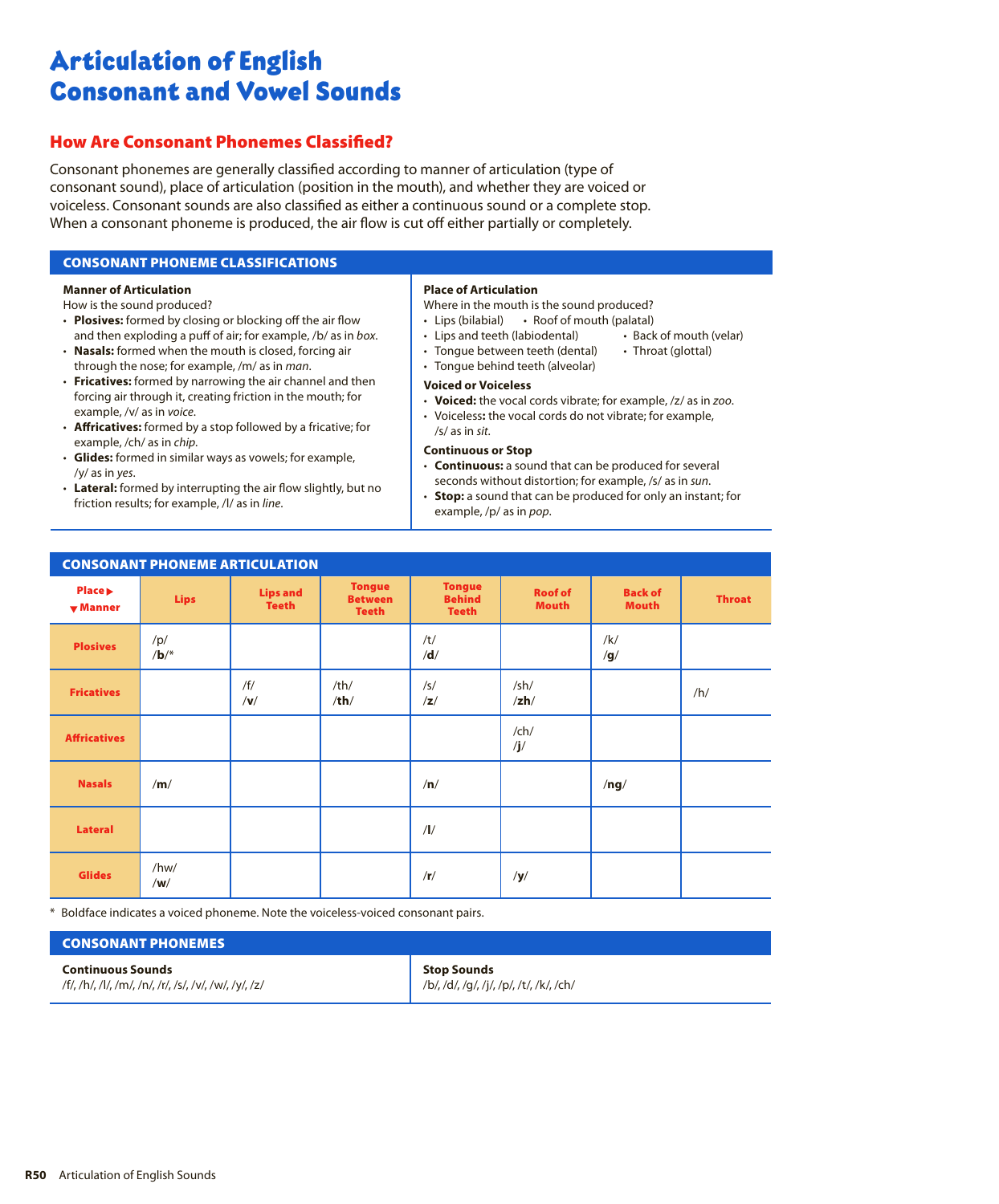Some students may need extra practice in producing consonant sounds that do not transfer from their native languages. Use the scripts and information below to model and discuss the English consonant sounds.

| /m/                                                                                                                                            |                                                                                                                                                                                                                                                                                                                                                                                                                                                                                     |  | /n/                                                                                                                                                          |                                                                                                                                                                                                                                                                                                                                                                                                                                                                           |  |
|------------------------------------------------------------------------------------------------------------------------------------------------|-------------------------------------------------------------------------------------------------------------------------------------------------------------------------------------------------------------------------------------------------------------------------------------------------------------------------------------------------------------------------------------------------------------------------------------------------------------------------------------|--|--------------------------------------------------------------------------------------------------------------------------------------------------------------|---------------------------------------------------------------------------------------------------------------------------------------------------------------------------------------------------------------------------------------------------------------------------------------------------------------------------------------------------------------------------------------------------------------------------------------------------------------------------|--|
| <b>Place of</b><br><b>Articulation:</b><br>Lips<br><b>Manner of</b><br><b>Articulation:</b><br><b>Nasal</b><br><b>Voiced</b>                   | Say the sound /m/. Pay attention to<br>your mouth. What part of your mouth<br>moves? (lips) How do they move? (They<br>are pressed tightly together.) Does any air<br>come out? (yes) Now hold your nose. Can<br>you still say /m/? (no) That's because air<br>comes out through your nose.                                                                                                                                                                                         |  | <b>Place of</b><br><b>Articulation:</b><br><b>Tongue Behind</b><br><b>Teeth</b><br><b>Manner of</b><br><b>Articulation:</b><br><b>Nasal</b><br><b>Voiced</b> | Let's say the sound /n/. Keep on saying<br>/n/, and put your hand in front of your<br>mouth. Does any air come out? (no) Now<br>hold your nose. Can you say an /n/ now?<br>(no) What other sound did we practice<br>where air came through the nose? (/m/)<br>Say an /m/ now. What part of your mouth<br>did you use? (lips) We don't use our lips                                                                                                                        |  |
| /p/                                                                                                                                            |                                                                                                                                                                                                                                                                                                                                                                                                                                                                                     |  |                                                                                                                                                              | for the /n/ sound. Say /m/ and /n/. Where<br>does your tonque move to? Say meat,                                                                                                                                                                                                                                                                                                                                                                                          |  |
| <b>Place of</b><br><b>Articulation:</b><br>Lips                                                                                                | Now say /p/. What part of your mouth<br>moves? (lips) The lips help make /p/ also.<br>Close your lips and then open them                                                                                                                                                                                                                                                                                                                                                            |  |                                                                                                                                                              | neat. The tongue is behind the teeth for<br>neat, and air still comes out the nose.                                                                                                                                                                                                                                                                                                                                                                                       |  |
| <b>Manner of</b><br><b>Articulation:</b>                                                                                                       | quickly. Does any air come out? (yes, a lot)<br>When you say a /p/, you stop the air for                                                                                                                                                                                                                                                                                                                                                                                            |  | /dl/                                                                                                                                                         |                                                                                                                                                                                                                                                                                                                                                                                                                                                                           |  |
| <b>Stop</b><br><b>Voiceless</b>                                                                                                                | <b>Place of</b><br>a moment, and then you let the air rush<br>out. Put your hand in front of your mouth<br>and feel the air when you say /p/.<br><b>Teeth</b>                                                                                                                                                                                                                                                                                                                       |  | <b>Articulation:</b><br><b>Tongue Behind</b>                                                                                                                 | Now let's say /d/. Does a lot of air come<br>out? (yes) How do you know that? (I put<br>my hand in front of my mouth.) Cover<br>your ears when you make /d/. Do you use                                                                                                                                                                                                                                                                                                   |  |
| / t/                                                                                                                                           |                                                                                                                                                                                                                                                                                                                                                                                                                                                                                     |  | <b>Manner of</b><br><b>Articulation:</b>                                                                                                                     | your voice in making this sound? (yes)<br>Say /t/, /d/, /t/, /d/. How are these sounds                                                                                                                                                                                                                                                                                                                                                                                    |  |
| <b>Place of</b><br><b>Articulation:</b>                                                                                                        | Try making the sound /t/. Put your hand<br>in front of your mouth. Do you feel a                                                                                                                                                                                                                                                                                                                                                                                                    |  | <b>Stop</b><br><b>Voiced</b>                                                                                                                                 | different? (We use our voice for /d/ but not<br>for /t/. That is the only difference.)                                                                                                                                                                                                                                                                                                                                                                                    |  |
| <b>Tongue Behind</b><br><b>Teeth</b>                                                                                                           | lot of air coming out? (yes) Now try to<br>close your lips and say /t/. Does it work?<br>(no) Another part of your mouth makes<br>/t/. Can you feel what part? (the tongue)<br>Where does it stop the air? (on the hard<br>ridge behind your top teeth)                                                                                                                                                                                                                             |  | /g/                                                                                                                                                          |                                                                                                                                                                                                                                                                                                                                                                                                                                                                           |  |
| <b>Manner of</b><br><b>Articulation:</b><br><b>Stop</b><br><b>Voiceless</b>                                                                    |                                                                                                                                                                                                                                                                                                                                                                                                                                                                                     |  | <b>Place of</b><br><b>Articulation:</b><br><b>Back of Mouth</b>                                                                                              | Watch my face as I say a /g/ sound (as in<br>get). Does any part of my face move? (no)<br>(If someone does notice your throat, you                                                                                                                                                                                                                                                                                                                                        |  |
| I <sub>b</sub> I                                                                                                                               |                                                                                                                                                                                                                                                                                                                                                                                                                                                                                     |  | <b>Manner of</b><br><b>Articulation:</b>                                                                                                                     | should recognize the good observation<br>and come back to it later.) Now let's make                                                                                                                                                                                                                                                                                                                                                                                       |  |
| <b>Place of</b><br><b>Articulation:</b><br>Lips<br><b>Manner of</b><br><b>Articulation:</b><br><b>Stop</b><br>Voiced                           | Do you remember saying the /p/ sound?<br>Say /p/. What makes the air stop? (lips) Do<br>you feel a lot of air come out? (yes) Now<br>use your mouth in the same way, but use<br>your voice also. This sound is /b/. Do you<br>think you really use your voice? Cover<br>your ears and say /p/ and /b/. Which one<br>sounds louder? (/b/) That is because you<br>are using your voice. Say pit, bit. Notice<br>that when you change only one sound,<br>you can get a different word. |  | <b>Stop</b><br><b>Voiced</b>                                                                                                                                 | the sound and see if a lot of air comes<br>out. (yes) You should have put your hand<br>up to be sure. Do you use your voice?<br>How do you know? (cover your ears)<br>Notice where your tongue stops the air<br>when you start to make the sound. Is it<br>in the front of your mouth or the back?<br>(in the back) Now say /k/, /g/, /k/, /g/.<br>These sounds are pronounced in the<br>same place, but we use our voice for one.<br>Which one? $\left(\frac{q}{\right)$ |  |
| k                                                                                                                                              |                                                                                                                                                                                                                                                                                                                                                                                                                                                                                     |  | III                                                                                                                                                          |                                                                                                                                                                                                                                                                                                                                                                                                                                                                           |  |
| <b>Place of</b><br><b>Articulation:</b><br><b>Back of Mouth</b><br><b>Manner of</b><br><b>Articulation:</b><br><b>Stop</b><br><b>Voiceless</b> | Now try saying /k/. Put your hand in front<br>of your mouth. Do you feel a lot of air<br>come out? (yes) What stops the air? Do<br>your lips move? (no) Do you put your<br>tongue up behind your top teeth? (no)<br>Where is your tongue? (The front is low<br>because the back of the tongue stops the<br>air.) Where? (in the back of the mouth)<br>The /k/ is pronounced in the back of the<br>mouth.                                                                            |  | <b>Place of</b><br><b>Articulation:</b><br><b>Tongue Behind</b><br><b>Teeth</b><br><b>Manner of</b><br><b>Articulation:</b><br>Lateral<br><b>Voiced</b>      | Say an /l/. Does a lot of air come out? (no)<br>The air is not stopped for /l/, so you don't<br>feel a puff of air when you make this<br>sound. Keep saying /l/. Can you say /t/<br>and hold it? (no) The air stops on /t/ and<br>then rushes out. For /l/, the air flows out<br>at both sides of the tongue. Can you tell<br>me where the tip of the tongue is for /l/?<br>(on the upper ridge behind the front teeth)                                                   |  |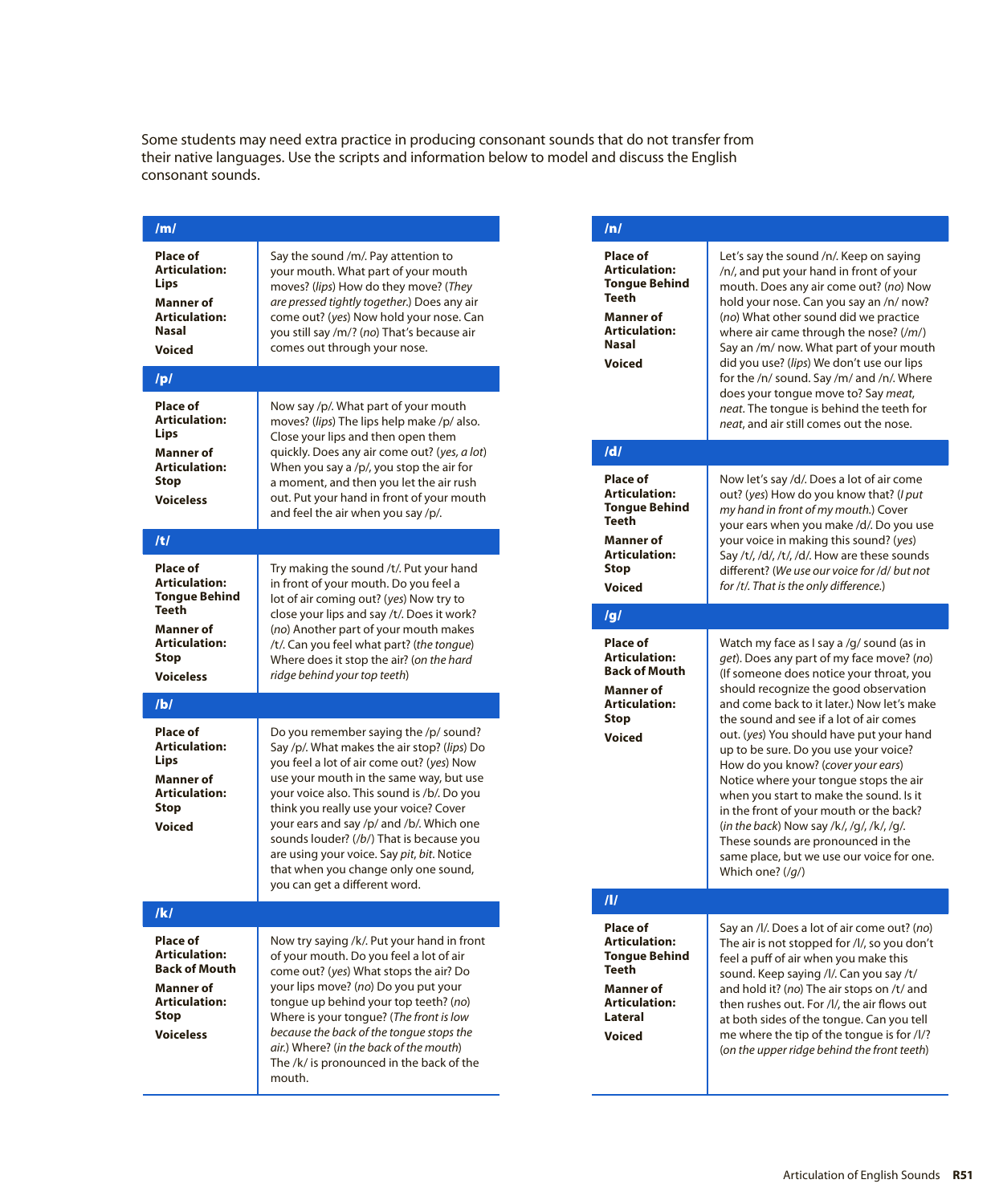## **Consonant Sounds, Continued**

| H                                                                                                                                                    |                                                                                                                                                                                                                                                                                                                                                                                                                                         |  | $\sqrt{W}$                                                                                                                                                          |                                                                                                                                                                                                                                                                                                                                                                                                                                                                                                                  |
|------------------------------------------------------------------------------------------------------------------------------------------------------|-----------------------------------------------------------------------------------------------------------------------------------------------------------------------------------------------------------------------------------------------------------------------------------------------------------------------------------------------------------------------------------------------------------------------------------------|--|---------------------------------------------------------------------------------------------------------------------------------------------------------------------|------------------------------------------------------------------------------------------------------------------------------------------------------------------------------------------------------------------------------------------------------------------------------------------------------------------------------------------------------------------------------------------------------------------------------------------------------------------------------------------------------------------|
| <b>Place of</b><br><b>Articulation:</b><br><b>Lips and Teeth</b><br><b>Manner</b> of<br><b>Articulation:</b><br><b>Fricative</b><br><b>Voiceless</b> | Try saying an /f/ sound. Can you keep<br>saying this sound? (yes) Watch my face<br>as I say the sound /f/. What part of my<br>mouth moved? (Students may say lips.)<br>Watch again closely. Do both lips move?<br>(no, just one) Which? (the lower lip) Say the<br>sound /f/ yourself. The lower lip comes<br>up close to your upper teeth and makes<br>the air sound noisy. Keep saying the /f/<br>and listen to the noise of the air. |  | <b>Place of</b><br><b>Articulation:</b><br><b>Lips</b><br><b>Manner of</b><br><b>Articulation:</b><br>Glide<br><b>Voiced</b>                                        | For the next sound, I am going to get<br>ready to say it, but I won't say it. Can you<br>quess what sound it is? (Round your lips<br>to pronounce /w/, but do not say it.) Can<br>you tell me what sound I was going to<br>make? (/w/) Now let's all make the /w/<br>sound. Which part of your mouth moves?<br>(lips) What do they do? (get round and<br>tight) Do you use your voice to say the<br>/w/ sound? (yes) Say itch, then witch.<br>Does the /w/ sound make a difference in                            |
| /h/                                                                                                                                                  |                                                                                                                                                                                                                                                                                                                                                                                                                                         |  |                                                                                                                                                                     | meaning? (yes)                                                                                                                                                                                                                                                                                                                                                                                                                                                                                                   |
| <b>Place of</b><br><b>Articulation:</b>                                                                                                              | Now say /h/, /h/, /h/ and hold your hand<br>in front of your mouth. Do you feel a<br><b>Throat</b><br>puff of air? (yes) Now say eee. Then say<br>he, he, he. Did you feel a difference from<br>when you said eee? (yes) Now say ooo, ho,<br>ho, ho. When we put a small puff of air<br>before another sound, it is the /h/ sound.<br>Say I, hi, or it, hit. Does the /h/ sound<br>make a difference in the meaning? (yes)              |  | /sh/                                                                                                                                                                |                                                                                                                                                                                                                                                                                                                                                                                                                                                                                                                  |
| <b>Manner</b> of<br><b>Articulation:</b><br><b>Fricative</b><br><b>Voiceless</b>                                                                     |                                                                                                                                                                                                                                                                                                                                                                                                                                         |  | <b>Place of</b><br><b>Articulation:</b><br><b>Roof of Mouth</b><br><b>Manner of</b><br><b>Articulation:</b><br><b>Fricative</b><br><b>Voiceless</b>                 | Next, we are going to make another<br>sound where the lips are round but not<br>as tight. Try /sh/. Can you keep saying this<br>sound? (yes) (Have a student stand in the<br>corner of the room and make the /sh/.)<br>Could everyone hear (student's name)<br>make the /sh/? (yes) The air is very noisy.<br>Remember, the air gets noisy when it                                                                                                                                                               |
| r                                                                                                                                                    |                                                                                                                                                                                                                                                                                                                                                                                                                                         |  |                                                                                                                                                                     | rushes past a close or narrow place. The<br>lips help make this narrow place, and                                                                                                                                                                                                                                                                                                                                                                                                                                |
| <b>Place of</b><br><b>Articulation:</b><br><b>Tongue Behind</b><br><b>Teeth</b>                                                                      | Try saying the sound /r/. Can you keep<br>saying this sound for a long time? (yes) /r/<br>does not stop the air. Now stop making<br>/r/, but keep your tongue ready to say                                                                                                                                                                                                                                                              |  |                                                                                                                                                                     | so does the top of the front part of the<br>tongue. The tip of the tongue comes<br>close to the roof of your mouth.                                                                                                                                                                                                                                                                                                                                                                                              |
| <b>Manner</b> of<br><b>Articulation:</b>                                                                                                             | the sound. Take a deep breath. The part<br>of your tongue that feels cool is the                                                                                                                                                                                                                                                                                                                                                        |  | s                                                                                                                                                                   |                                                                                                                                                                                                                                                                                                                                                                                                                                                                                                                  |
| Glide<br><b>Voiced</b>                                                                                                                               | part that helps to make this sound. It<br>is under part of the tip of your tongue.<br>This part comes close to a part of your<br>mouth. What part of your mouth does<br>the tongue come close to? (the roof of<br>the mouth) Say at. Now put the /r/ first<br>and say rat. Do at and rat mean different<br>things? (Yes, the /r/ makes a difference in<br>meaning.)                                                                     |  | <b>Place of</b><br><b>Articulation:</b><br><b>Tongue Behind</b><br><b>Teeth</b><br><b>Manner of</b><br><b>Articulation:</b><br><b>Fricative</b><br><b>Voiceless</b> | Watch my lips as I change from making<br>/sh/ to /s/. How do my lips change?<br>(They are no longer rounded.) Does the<br>air make a lot of noise in /s/? (yes) Are<br>your teeth close together or far apart?<br>(close together) The top of your tongue<br>makes this sound also, but it has moved<br>from the ridge to come close to another<br>part of your mouth. Can you tell where?<br>(It comes close behind your teeth.) Say<br>she, see, or ship, sip. Does /s/ make a<br>difference in meaning? (yes) |

### Source

This material was adapted from *Phonological Awareness Training for Reading* (pp. 7, 32, 33–34) by Joseph K. Torgesen and Bryan R. Bryant, 1994, Austin, TX: PRO-ED. Copyright © 1994 by PRO-ED, Inc. Adapted with permission.